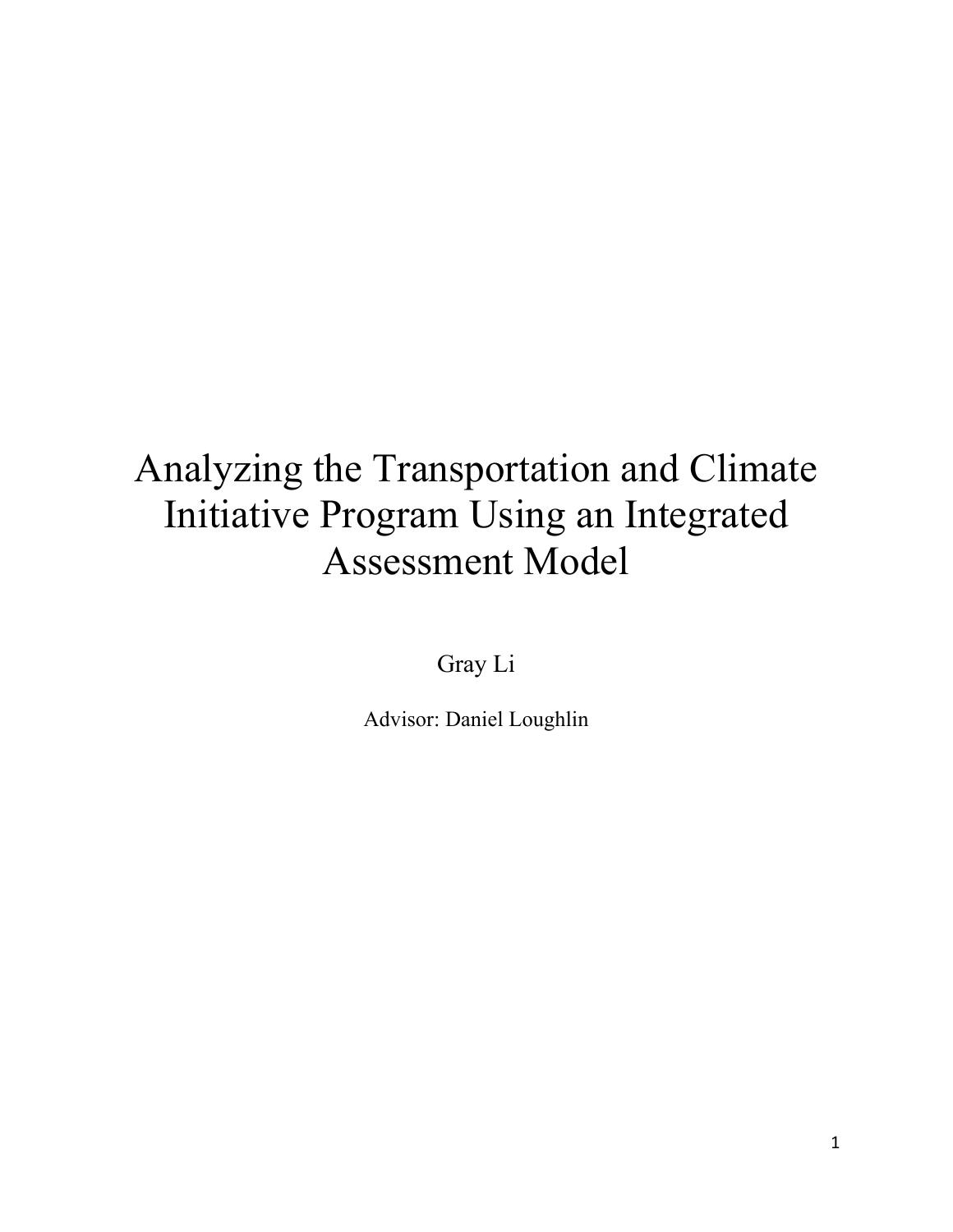# Abstract

The Transportation & Climate Initiative (TCI) is a cap-and-invest program that is designed to help the thirteen participating states reduce  $CO<sub>2</sub>$  emissions; however, the anticipated electrification of the transportation sector can potentially interact with the Regional Greenhouse Gas Initiative (RGGI) market, a cap-and-trade system for  $CO_2$  emissions from electricity generation. Potential impacts include an increase in electricity prices and leakage of  $CO<sub>2</sub>$ emissions to other sectors and states. This study utilized a human-earth systems model to investigate TCI's regional emissions reduction potential and to quantify the impacts of the program under alternative assumptions. The results show that TCI would lower regional net  $CO<sub>2</sub>$ emissions and increase market penetration of both heavy- and light-duty electric vehicles through 2050. The emissions reduction and changes in transportation fuel mix would be accompanied by an increase in the RGGI  $CO<sub>2</sub>$  allowance price, as well as increases in the costs of electricity and on-road travel. In the freight sector, this resulted in a demand shift from trucks to trains and marine vessels. A portion of the  $CO<sub>2</sub>$  reduction from on-road transportation was offset by the increases in emissions from non-road transportation and electricity generation. Pennsylvania, the only TCI state that does not currently belong to RGGI, experienced the highest increase in CO<sub>2</sub> from the electric sector as well as the lowest percentage reduction of  $NO<sub>x</sub>$  emissions, reflecting its own additional electricity demands and higher electricity exports to RGGI states. Extending the declining RGGI and TCI cap trends through  $2050$  leads to higher  $CO<sub>2</sub>$  and other air pollutant emissions reductions. In addition, it further facilitates the energy transition from carbon-based fuels to electricity in the on-road transportation sector. These results suggest that while TCI is effective at reducing regional  $CO<sub>2</sub>$  emissions, additional measures may be needed to avoid regressively burdening low-income households with the added costs. This is one of the goals of the TCI reinvestments, an aspect of the policy that was not modeled here.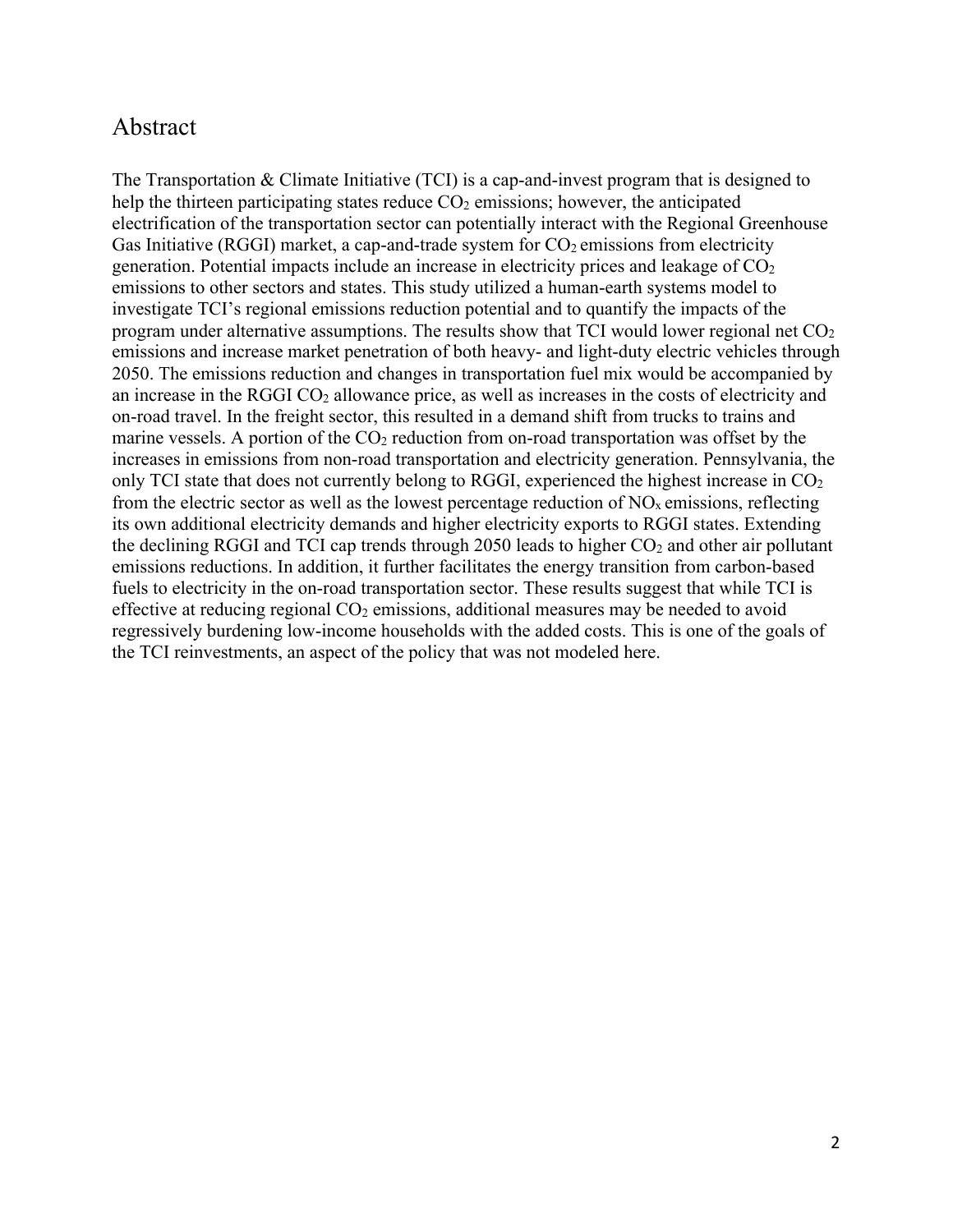### Introduction

The Transportation and Climate Initiative (TCI) is a collaboration among twelve Northeastern and Mid-Atlantic states along with District of Columbia (D.C.). The goals of TCI are to facilitate a transition from fossil fuels to renewables in the transportation sector and to develop energy efficient transportation infrastructures in participating jurisdictions. In 2019, TCI proposed a regional cap-and-invest program for carbon dioxide  $(CO<sub>2</sub>)$  emissions from on-road transportation across the participating jurisdictions<sup>1</sup>. Eleven out of the thirteen potential TCI jurisdictions are also member states of the Regional Greenhouse Gas Initiative (RGGI), a capand-trade program for power sector  $CO_2$  emissions that was launched in 2009. RGGI and market changes have succeeded in driving a transition from coal to natural gas and renewables, resulting in reductions in that sector's regional  $CO<sub>2</sub>$  emissions. However, transportation has become the major source of  $CO<sub>2</sub>$  in the Northeast U.S., contributing over 40% of TCI regional total  $CO<sub>2</sub>$  in 20172. TCI has been designed to be a companion to RGGI, specifically seeking reductions of CO2 emissions from on-road transportation. TCI is a voluntary program in which each member is expected but not required to participate in the cap.

To date, three states and the District of Columbia (D.C) have signed a Memorandum of Understanding that will result in a 4-state cap-and-invest TCI that starts in 2023. Additional jurisdictions are expected to adopt the TCI caps after policy makers refine the details of the regional program further. Nonetheless, these states currently are under no obligation to join the TCI program. Similarly, Pennsylvania and North Carolina have both expressed interest in joining RGGI but have not officially announced their decisions. Thus, there exist uncertainties in

<sup>&</sup>lt;sup>1</sup> TCI's Regional Policy Design Process, 2020

<sup>2</sup> Transportation Sector Emissions, EPA, 2020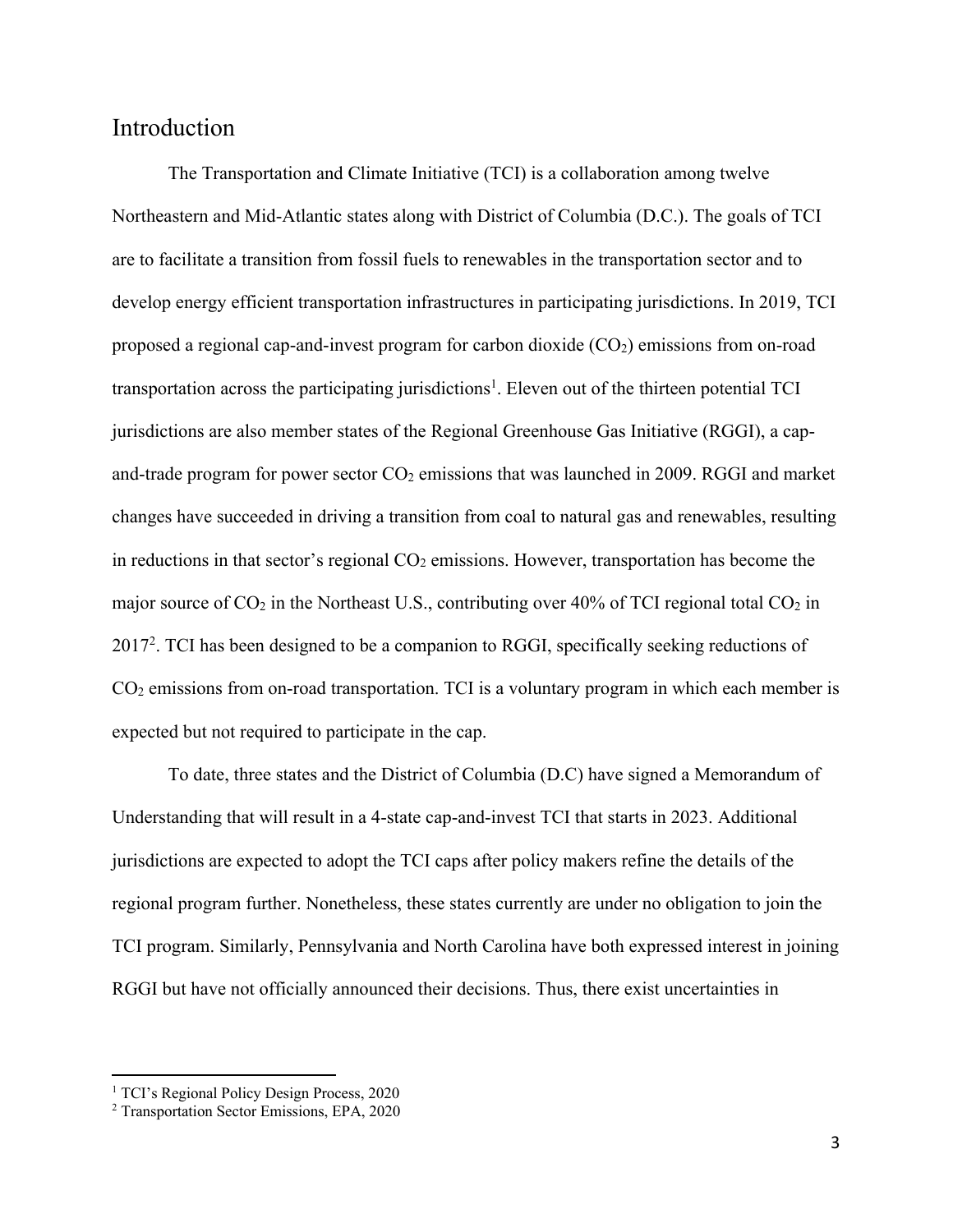memberships of both the TCI and RGGI programs, how TCI will interact with RGGI, how the two programs can jointly affect regional carbon, electricity, and fuel markets, how TCI affect regional air pollution emissions, what will happen if the regulation periods are extended, if and where TCI has the potential to cause emissions leakage within the U.S, and how effective the program would be in a situation where not all TCI member states decide to join the program.

TCI is a relatively new program, and there are few studies that evaluate its performance. The Georgetown Climate Center modeling assessment of TCI which uses the National Energy Modeling System (NEMS), assumes that the reference case reflects an expectation of aggressive transportation policies in the near future<sup>3</sup>. Nevertheless, this study utilized a special version of the Global Change Analysis Model version 5.2 (GCAM  $v5.2$ ) to investigate TCI's regional  $CO<sub>2</sub>$ emissions reduction potential, and possible impacts on regional transportation, electricity, and CO2 markets. GCAM is of the class of integrated assessment models that takes a technology-rich approach to characterizing the interactions among the energy, economic, buildings, water, and climate sectors.

## Background

The contribution of the transportation sector to the total  $CO<sub>2</sub>$  emissions of each TCI jurisdiction ranges from 29% in Pennsylvania to 55% in Maine<sup>4</sup>. The proposed TCI imposes annual, regional, emissions constraints on  $CO<sub>2</sub>$  emissions from gasoline and on-road diesel combustion. Emissions constraints are scheduled to become effective in 2023 and decline at a constant, annual rate that ensures a 26% reduction from on-road transportation from 2022 to 2032. TCI requires state fuel suppliers to purchase allowances for the  $CO<sub>2</sub>$  emissions caused by

<sup>3</sup> The National Energy Modeling System: An Overview 2018, 2019

<sup>4</sup> 2017 State energy-related carbon dioxide emissions by sector, 2020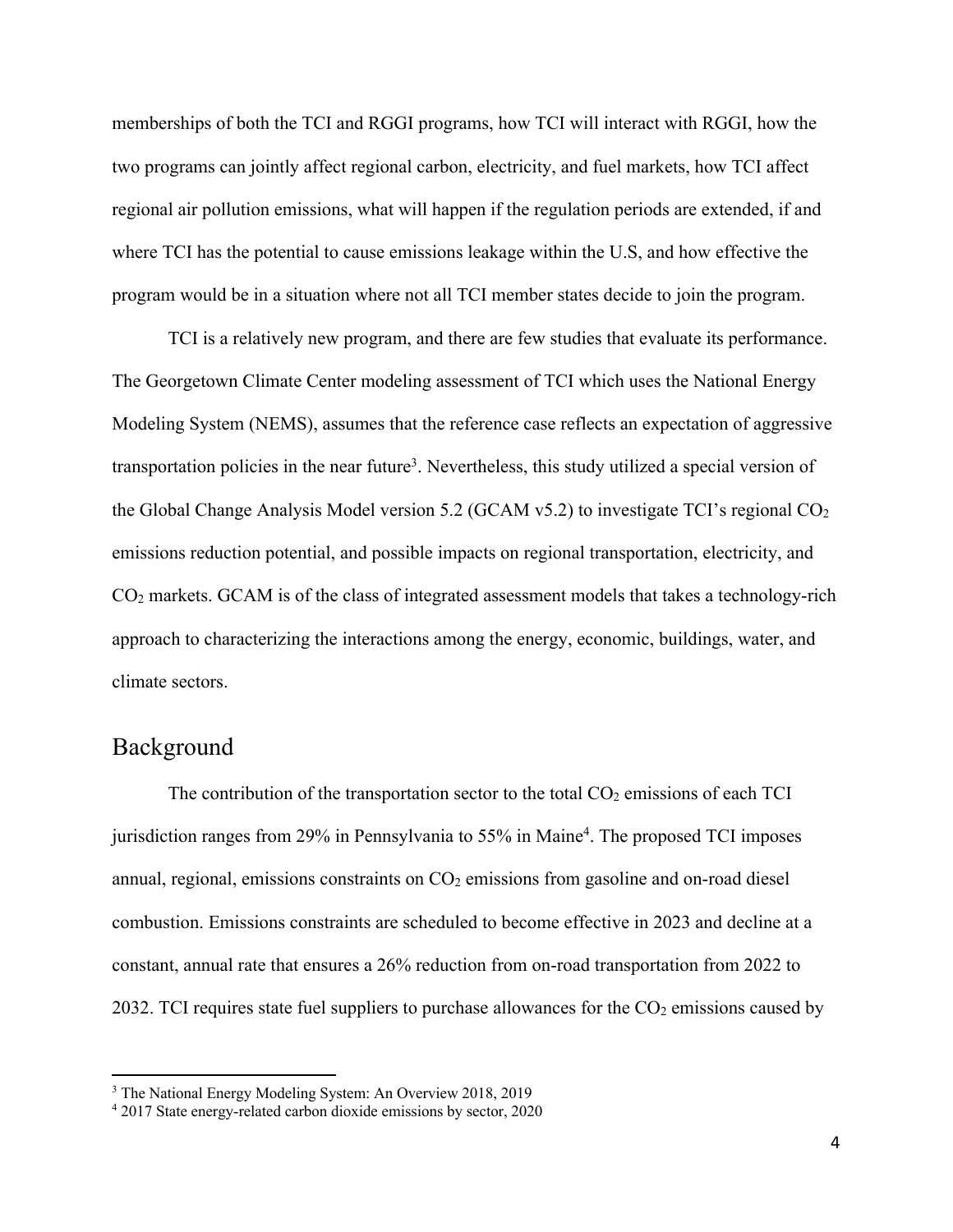the combustion of the fuel that they sell in participating jurisdictions. Excessive allowances will be auctioned to create revenue, which each state has the autonomy to determine how best to use in making equitable, low-carbon transportation investments<sup>5</sup>. Emissions reductions from on-road transportation is likely to incentivize electrification of the transportation sector, which can complicate the outcome through interactions with the RGGI market since it imposes a constraint on regional  $CO<sub>2</sub>$  emissions from electricity generation.

The latest TCI modeling analysis by GCC suggests that the potential 13-jurisdiction TCI program would reduce  $CO<sub>2</sub>$  emissions from on-road transportation in participating jurisdictions by 30% from 2023 to 2032, raising billions of dollars of economic growths, improving public health from reduction in air pollution, and creating billions of dollars for low-carbon transportation investments<sup>6</sup>. The study used a modified version of NEMS, TCI-NEMS, paired with the TCI Investment Strategy Tool. The TCI-NEMS, an integrated energy-economy modeling system designed for the United States, simulates the influence of the program on regional energy markets, while the Investment Strategy Tool was used to investigate the economic cost and benefits of the program7.

In the GCC analysis, the reference case represents a business-as-usual scenario where current transportation and energy policies along with RGGI are operating as-usual in absence of TCI. The reference case, however, also assumes that existing vehicle standards and reductions in electric vehicle costs would continue to improve as a result of the new federal administration's efforts to address climate change.

<sup>5</sup> Framework for a Draft Regional Policy Proposal, 2019; TCI Modeling Summary, 2020

<sup>6</sup> Estimating the Regional Environmental, Health, and Economic Benefit and Costs of the Transportation and Climate Initiative Program, 2020

<sup>7</sup> Modeling Methods and Results from TCI Regional Policy Design Process, 2020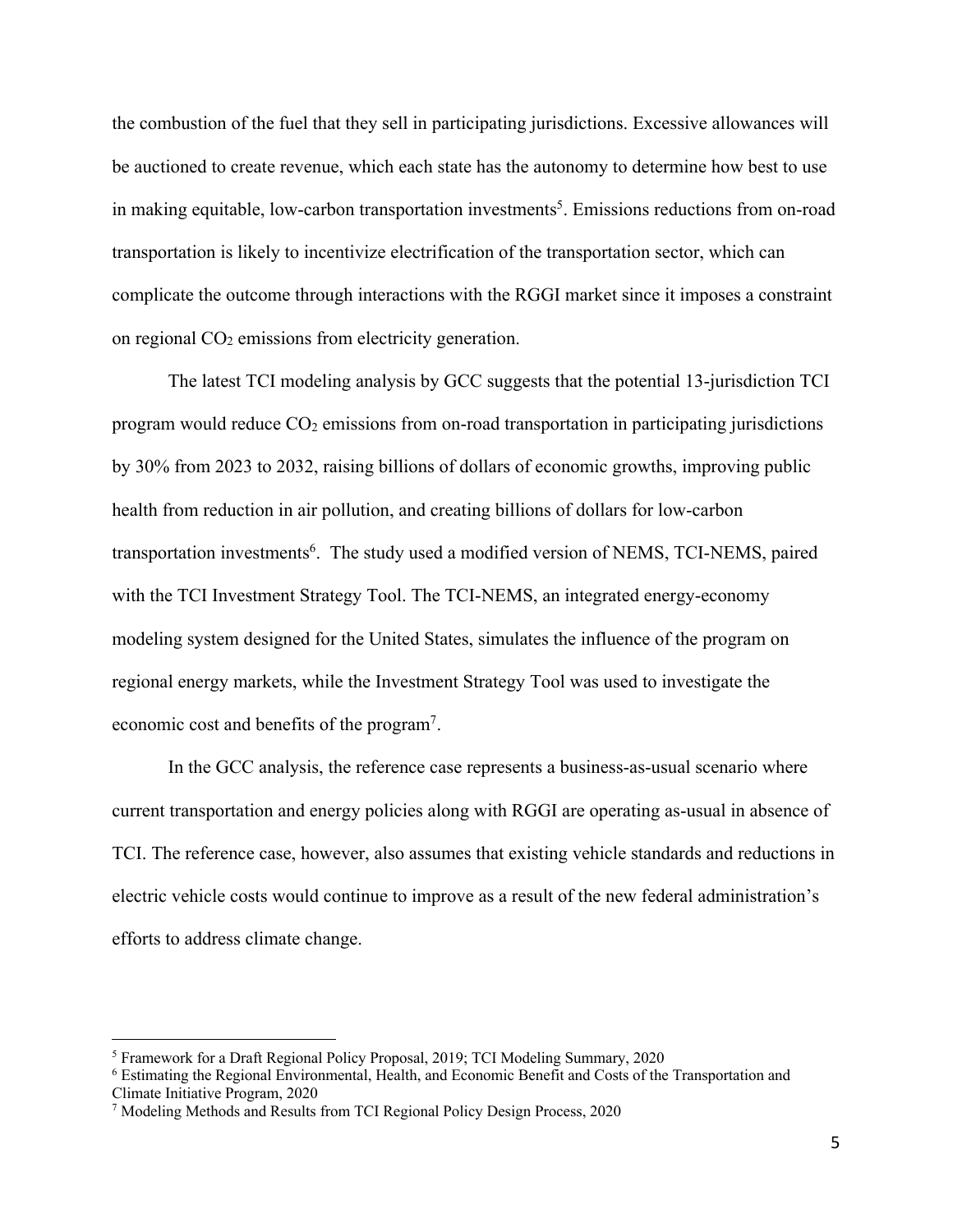Under the baseline assumptions, their modeling suggested that regional on-road transportation  $CO_2$  would decline by 24% by from 2023 to 2032, even without the TCI cap<sup>8</sup>. The modeled policy scenario consists of annual  $CO<sub>2</sub>$  emissions constraints on on-road  $CO<sub>2</sub>$  emissions in TCI jurisdictions, which declines linearly until 2032, and a selected investment portfolio that assumes how program revenue will be allocated to invest in a variety of transportation projects.

Alternatives to TCI-NEMS exist that can also be used to analyze TCI performance. For example, many Integrated Assessment Models (IAMs) also represent the transportation and electric sectors, and thus have the potential to capture the interactions between them. While most IAMs are too coarse spatially to represent dynamic state and regional policies, there are currently several that could be applied to analyze TCI. Furthermore, IAMs typically operate very differently than energy system optimization models, and thus may produce different insights. In many other applications, multi-model comparison analysis was used to assess policies. The differences in model structures, operation, and assumptions can result in different insights that together aid in the development of robust policies<sup>9</sup>. Considering that impacts of TCI have only been previously evaluated using the TCI-NEMS model, analysis with other models that use alternative formulations and assumptions could be beneficial. This study investigated TCI's regional emissions reduction potential and quantified its impacts under alternative assumptions and pathways using GCAM v5.2 – USA.

# Literature Review

While TCI is still under development, it has been studied from multiple perspectives. As part of the latest modeling report, GCC also conducted sensitivity analysis on a number of TCI

 $8$  See 6

<sup>&</sup>lt;sup>9</sup> Model comparison of mitigation strategies and costs, Edenhofer, et al, 2010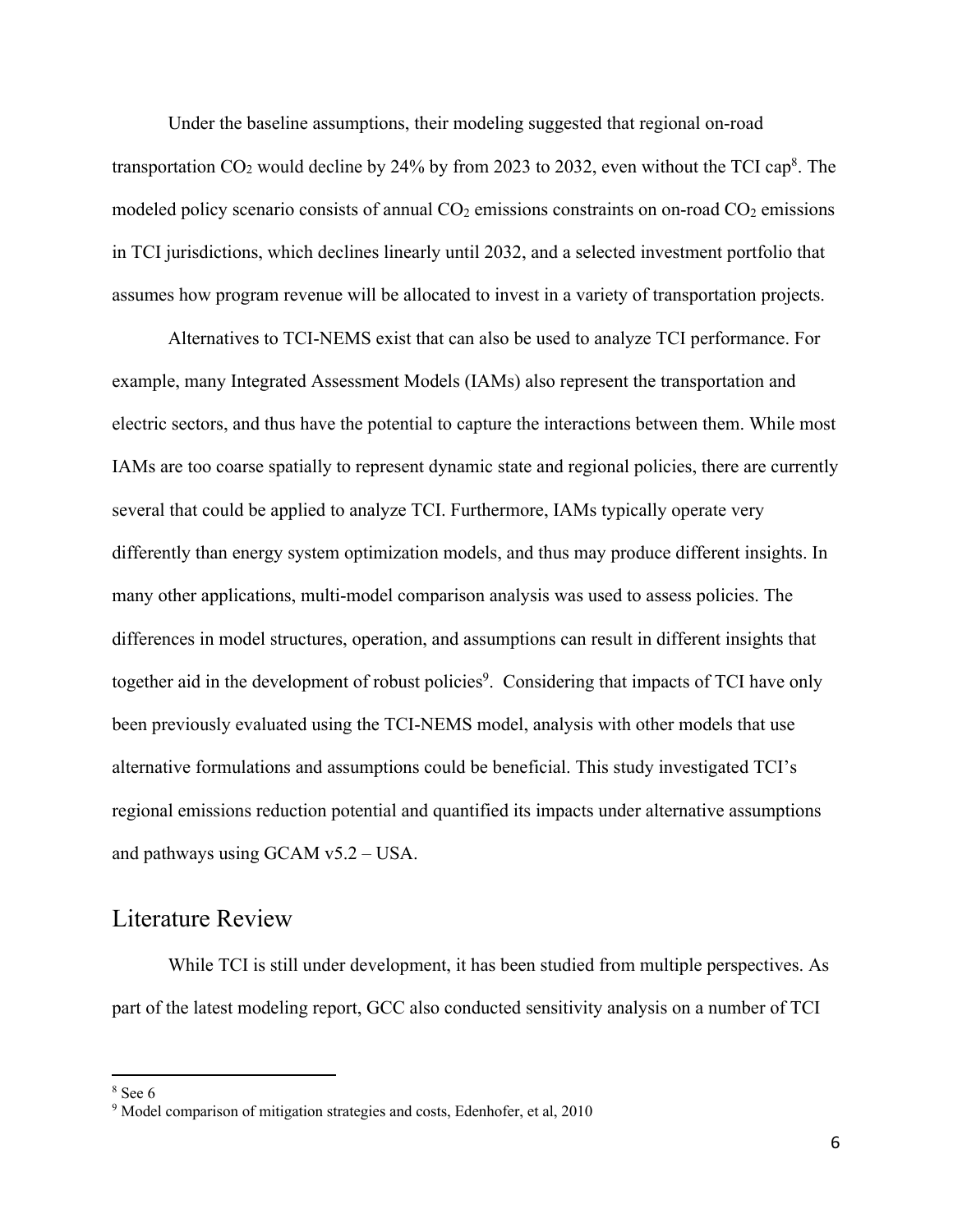scenarios and investment portfolios. The results suggests that TCI would have small but positive effects on regional GDP, income, and employment. Furthermore, with the effect of potential investments funded by the program revenue,  $CO<sub>2</sub>$  allowances will start from around \$6.6/Mt  $CO<sub>2</sub>$ in 2023 to \$12.5/Mt  $CO_2$  in 2032<sup>10</sup>. A preliminary analysis conducted by the Harvard University's Center for Climate, Equity, and Global Environment suggests that TCI will create significant health benefits from improved air quality and transportation infrastructures, reaching up to \$3 billion dollars in annual health and safety benefits in 2032. The study also reported that while health benefits occur in all communities, minority populations would still have a higher exposure to the negative health impacts of air pollution $11$ . Environmental justice and equity issues involving TCI have been brought to the attention of state-level decisionmakers, arguing that a carbon trading scheme would likely create pollution hot spots in minority communities and regressively impose a higher cost on transportation and energy<sup>12</sup>.

Given the RGGI's targets have been specified only through 2030 and the TCI through 2032, existing studies have mainly focused on the policy's impacts in the next decade, whereas many national and global GHG emissions reduction targets specify horizons that stretch to midcentury or beyond. This is an aspect that is tackled here by creating an extended scenario, where the final targets for RGGI and TCI are extended through 2050. An alternative is also modeled in which the emission reduction trajectories of the policies are continued linearly into the future. Thus, in this alternative, the RGGI and TCI targets are more ambitious. Program targets will be discussed in more detail under Scenario Design. Note that while investing revenue from allowance actions has the potential to lower the mitigation costs of achieving emissions

 $10$  See 6

<sup>&</sup>lt;sup>11</sup> Harvard C-CHANGE, 2021

<sup>12</sup>Insider NJ, 2020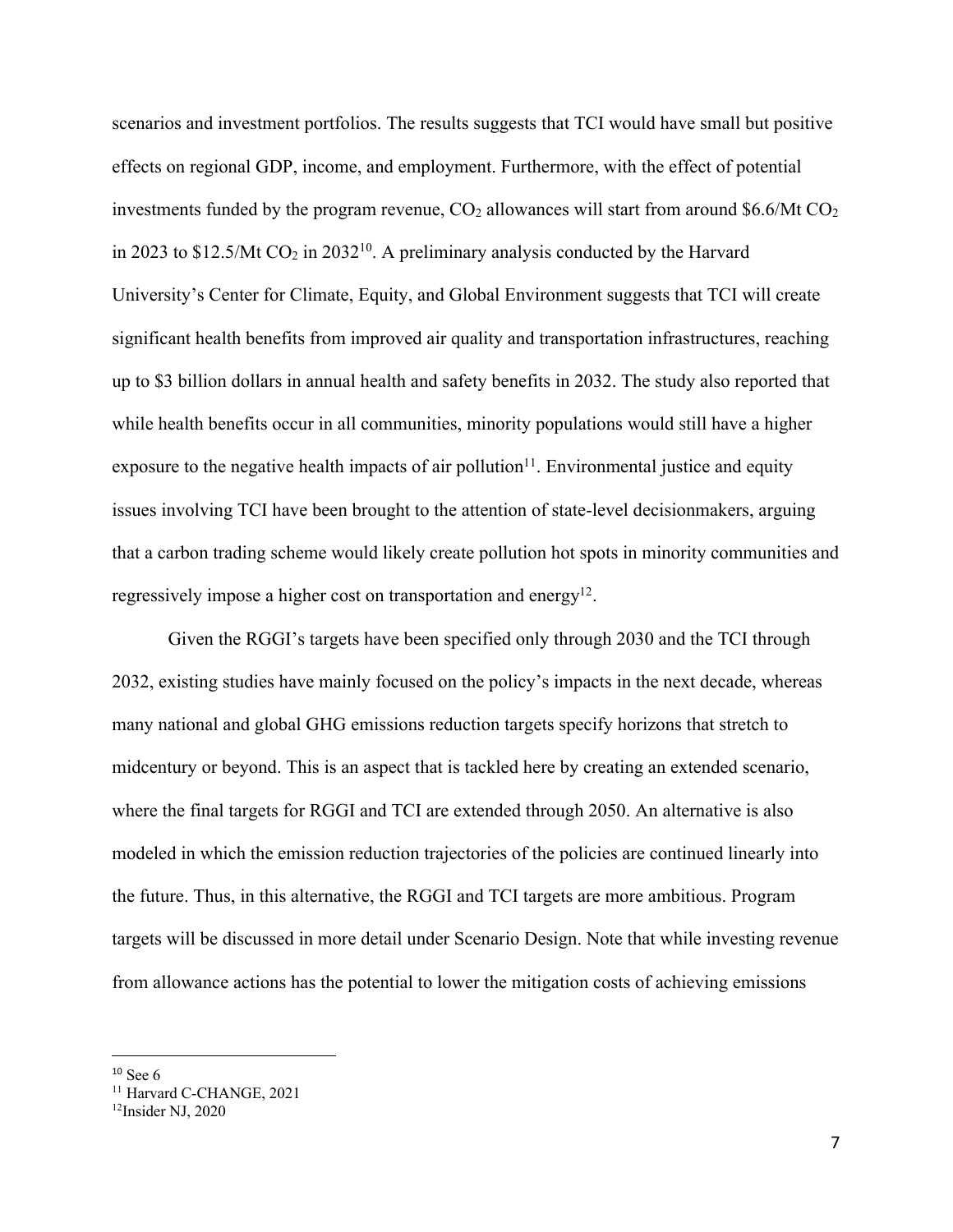reduction goals set by the TCI cap and create co-benefits in other sectors, this paper focuses on the impacts of the emissions constraints alone. Analysis of the investment impacts is beyond the scope of this paper but could be addressed in subsequent research.

# Methods and Model *GCAM–USA v5.2*

This policy analysis utilized a modified version of the Global Change Analysis Model (GCAM). GCAM is a partial equilibrium, integrated human-earth systems model that links five human and natural systems, including energy, land use, water, economic, and climate. The model operates from 1990 to 2100 in 5-year increments, generating outputs for 32 geo-political regions and 384 land-water regions represented by GCAM<sup>13</sup>. Furthermore, GCAM is an input-driven model, meaning the inputs are generated based on both historical data and technological advancement parameters that can be modified to represent different policy scenario and assumptions about future market trends, such as technology advancement and  $cost<sub>14</sub>$ .

GCAM-USA v5.2 is a special version of GCAM that includes higher resolution statelevel spatial detail in the U.S. GCAM-USA treats all 50 U.S. states plus the District of Columbia (D.C.) as individual regions operating within the global GCAM. GCAM-USA v5.2 includes U.Sspecific representations of technology cost assumptions, state-specific power plants retirement plans, and state and service-specific transportation demands. Overall demands for energy services are determined by the base demand and projected growth in GDP and population<sup>15</sup>.

In contrast to the TCI-NEMS model, which has the goal of minimizing the net present value of the cost associated with the energy system, GCAM-USA is a simulation model that

 $13$  Calvin et al, 2019

 $14$  Kim et al, 2006

<sup>&</sup>lt;sup>15</sup> Joint Global Change Research Institute. (n.d.)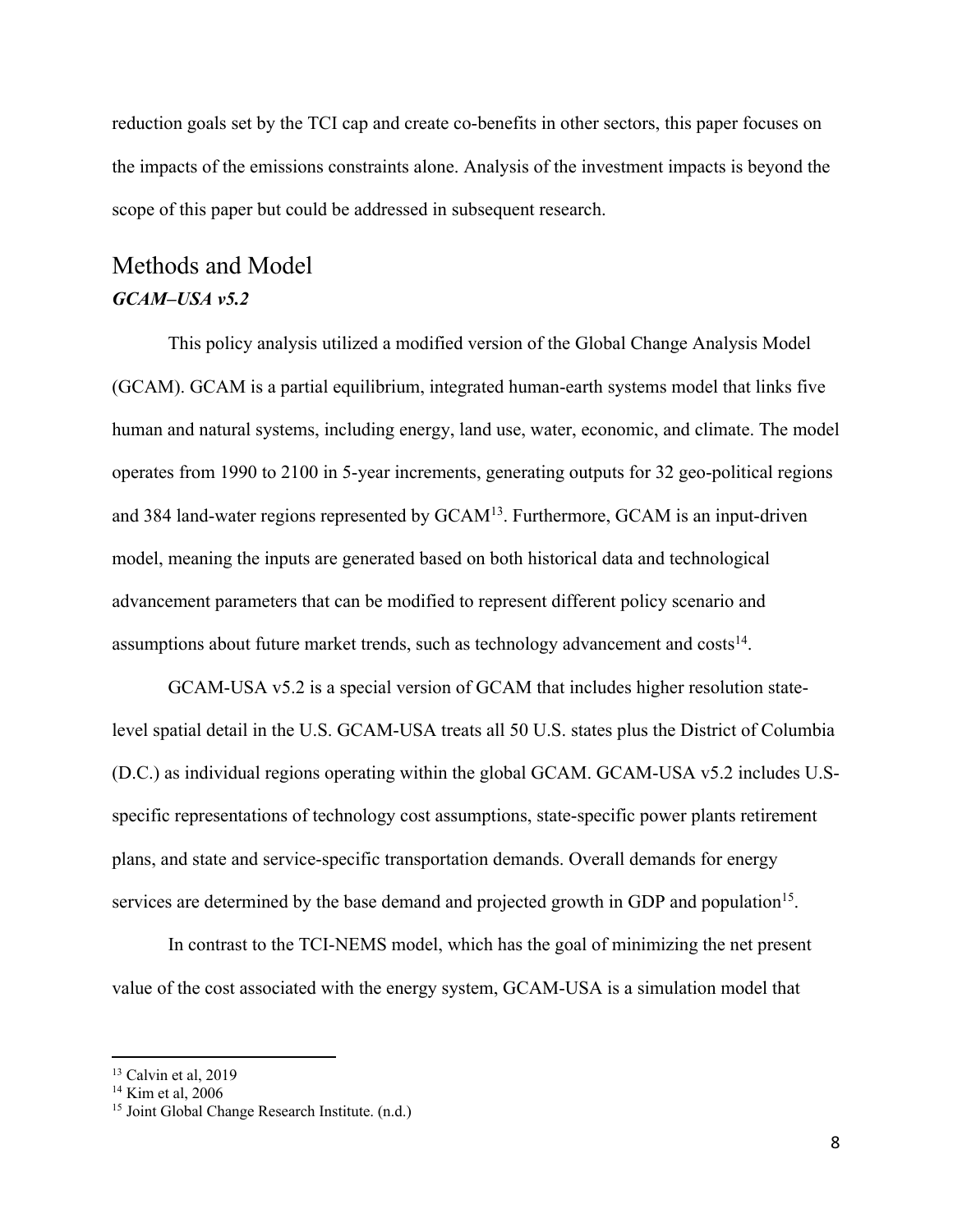steps through time myopically. In addition, TCI-NEMS achieves optimization by adopting attributes of future technologies in consideration of future policy targets. GCAM-USA, however, computes market share for competing technologies using a logit function which accounts for the cost and a share- weight parameter that characterizes historic trends and biases. Share-weights are calibrated based on historic technology market shares but are relaxed over time to grant the model more flexibility.

#### *Calibration of GCAM v5.2 – USA*

To isolate the role of electric vehicle in future markets, hydrogen-powered vehicles are assumed to be unavailable in the future. Similarly, we limit the market penetration of light-duty compressed natural gas (CNG) vehicles. While these vehicles achieved some market penetration earlier this century, there currently are very few on the road and there a no signs that their market shares will grow. The calibration also includes updated electric vehicle market share-weight and cost parity for both light- and heavy-duty vehicles, representing a market where electric vehicles becomes increasingly competitive with conventional vehicles, both in terms of an elimination of consumer bias (e.g., from range anxiety) and cost. The baseline assumption is that consumers are no longer biased against electric vehicles after 2035 for both heavy- and light-duty vehicles, and that EV capital costs reach cost parity with conventional vehicles by 2050.

RGGI and TCI are implemented in GCAM-USA by imposing constraints that cap annual electric sector and transportation sector  $CO<sub>2</sub>$  emissions, respectively. This implementation captures the big picture dynamics instituted by cap-and-trade programs but does not represent aspects such as the costs of managing the program or how permits are allocated. In addition, given GCAM's 5-year operation steps, TCI annual constraints declines from 2035 through 2035 (and 2050 for TCI-EXT). However, cap values applied in these two years are interpolated based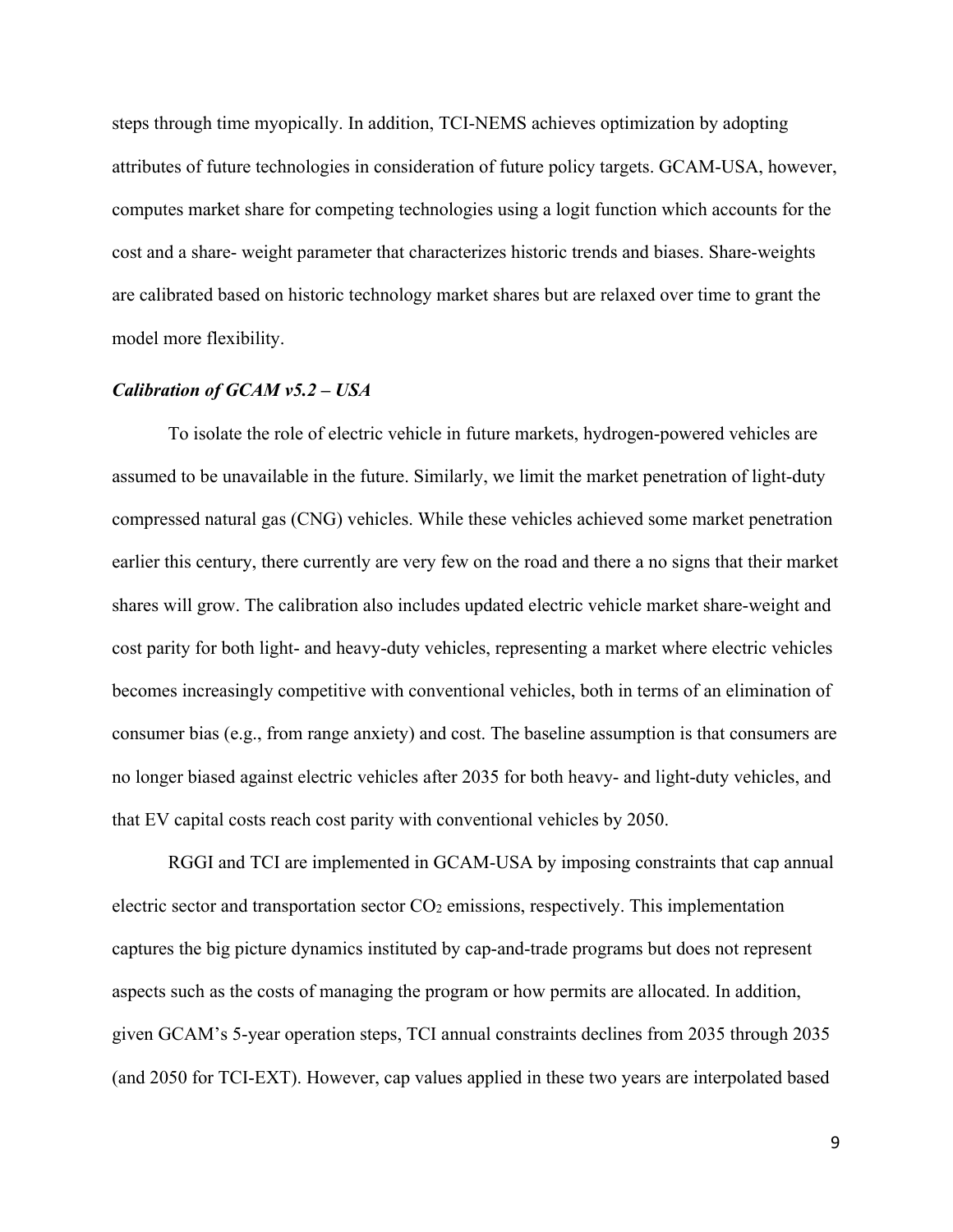on reduction goals from 2023 through 2032. Similarly, values reported in this paper for years 2023 and 2032 are interpolated linearly from simulation output in 2020 and 2025, and 2030 and 2035.

The reference case includes several additional policies that influence GHG and air pollutant emissions. For example, a representation of the Corporate Average Fleet Efficiency (CAFE) regulation is included, forcing light duty vehicles to reach an efficiency standard of 52.5 miles per gallon by 2025<sup>16</sup>. In addition, a minimum EV market penetration scenario is included that forces light duty EV market penetration in line with the Section 177 ZEV targets<sup>17</sup>. The Cross-State Air Pollution Rule (CSAPR) is also represented by placing caps on emissions of nitrogen oxide  $(NO_x)$  and sulfur dioxides  $(SO_2)$  from the electric sector for many states in the eastern  $U.S^{18}$ .

#### *Scenario Design*

In comparison to the GCC assumptions about more aggressive climate policies and technological development in the near future, this study is relatively more conservative about policy adoption and technological advancement. In general, our reference case involves policies that are "on the books", as opposed to assuming that new policies will be adopted.

| Policy Assumption                                      | Baseline Scenario<br>(includes RGGI) | Policy Scenario<br>$(BASE + TCI)$ |
|--------------------------------------------------------|--------------------------------------|-----------------------------------|
| Hold sunset constraint through 2050                    | <b>BASE</b>                          | <b>TCI</b>                        |
| Continue linearly declining trend after sunset<br>vear | <b>BASE-EXT</b>                      | <b>TCI-EXT</b>                    |

**Table 1.** Scenario Design

<sup>&</sup>lt;sup>16</sup> Midterm Evaluation of Light-Duty Vehicle Greenhouse Gas Emissions Standards for Model Years 2022-2025, 2020

<sup>&</sup>lt;sup>17</sup> Zero-emission Vehicle Program, nd

<sup>&</sup>lt;sup>18</sup> Federal Implementation Plans: Interstate Transport of Fine Particulate Matter and Ozone and Correction of SIP Approvals, 2011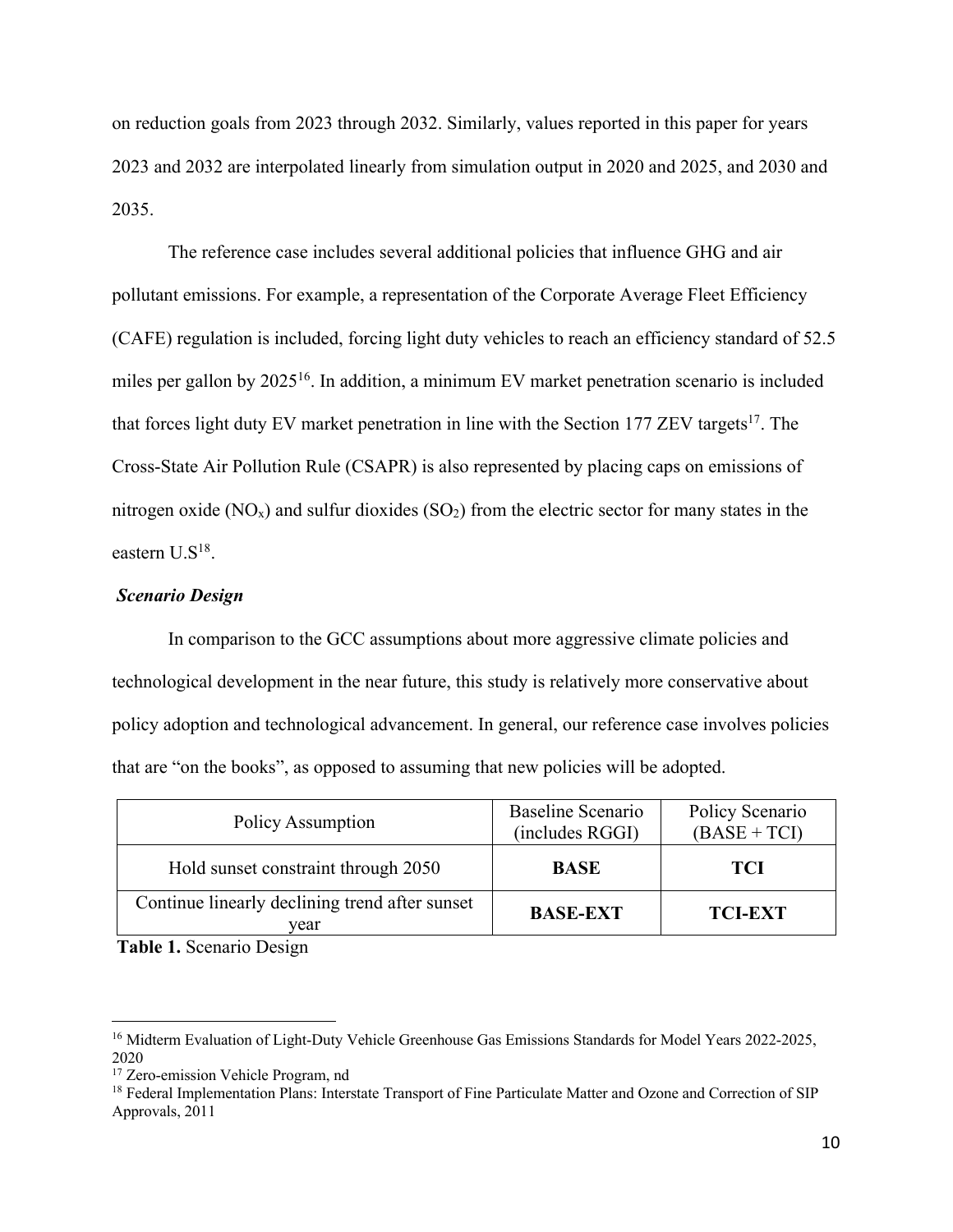This study uses an experimental design that includes four scenarios, which can be grouped into two sets under alternative policy assumptions (Table 1). The first set of scenarios, BASE and TCI, assumes that both RGGI and TCI operate as designed through 2030 and 2032, respectively, and hold their final values through 205019. Under this assumption, there is the BASE scenario, which includes RGGI and other existing climate policies, and the TCI scenario, which includes the TCI program in additional to all baseline policies included in BASE. The second set of scenarios include BASE-EXT and TCI-EXT and assumes both TCI and RGGI extend their annual emissions reduction trends through 2050. This set of scenarios is designed to explore the potential impacts of the continuation of TCI's and RGGI's reduction trends.

Both BASE and BASE-EXT serve as reference scenarios in which the transportation sector evolves without additional transportation constraints, other than CAFE and the ZEV targets, along with annual  $CO<sub>2</sub>$  caps on electricity generation governed by RGGI are all included in these baseline scenarios. RGGI constraints after 2020 were updated, as RGGI currently undergoes an expansion in its membership, with New Jersey having joined the consortium in 2020 and Virginia joining in 2021. Annual RGGI  $CO<sub>2</sub>$  constraints for years after 2020 were provided by the Environmental Protection Agency through a simulation from an Integrated Planning Model<sup>20</sup>. Table 2 summarizes annual constraints that are applied in each scenario.

| <b>SCENARIO/TON CO2</b>            | 2020      | 2025   | 2030   | 2035   | 2040   | 2045   | 2050   |
|------------------------------------|-----------|--------|--------|--------|--------|--------|--------|
| <b>BASE-RGGI</b>                   | 56.43     | 86.39  | 71.17  | 71.17  | 71.17  | 71.17  | 71.17  |
| <b>BASE-TCI</b>                    | <b>NA</b> | 256.72 | 228.25 | 190.78 | 190.78 | 190.78 | 190.78 |
| <b>TCI-RGGI</b>                    | 56.43     | 86.39  | 71.17  | 55.92  | 40.66  | 25.41  | 10.16  |
| <b>TCI-TCI</b>                     | NA        | 256.72 | 228.25 | 190.78 | 153.30 | 115.87 | 78.39  |
| <b>Tabla 7</b> Program constraints |           |        |        |        |        |        |        |

**Table 2.** Program constraints

 $19$  A sunset constraint refers to the constraint in the year, after which the program is no longer effective. In this case, RGGI sunset constraint is the annual constraint applied in 2030, whereas TCI sunset constraint is the constraint applied in 2032.

<sup>&</sup>lt;sup>20</sup> Power Sector Modeling. EPA, 2021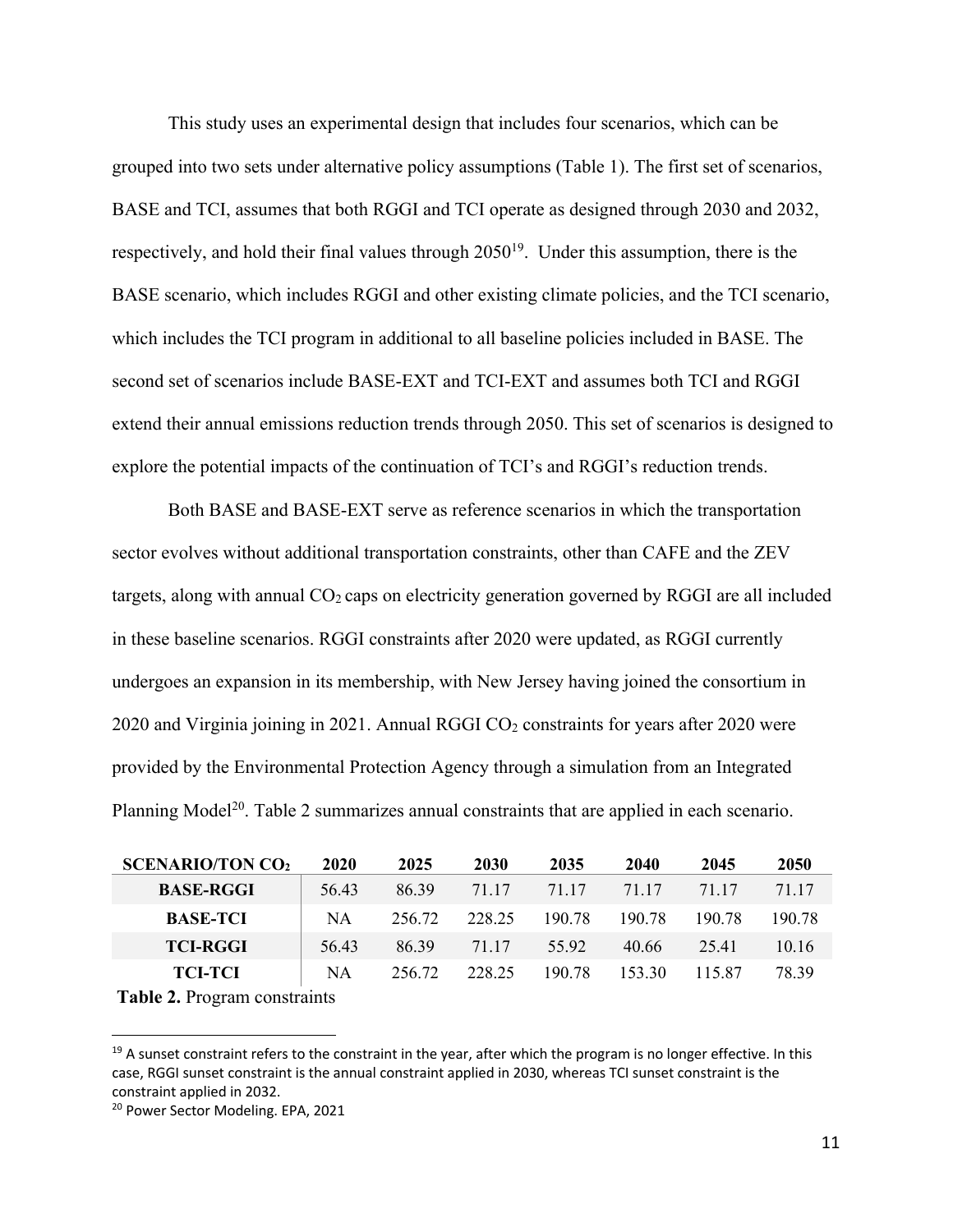# Results *Impacts on Regional CO2 and Air Pollutant Emissions (Scenarios: BASE, TCI)*

Within the TCI region, a 30% reduction in on-road transportation  $CO<sub>2</sub>$  emissions from 2023 to 2032 is projected to lower annual regional on-road transportation CO2 emissions by up to 22.8% (55.16 million ton  $CO<sub>2</sub>$ ) from BASE in 2032, with approxiamately 20% reduction in emissions from heavy-duty vehicles (HDV) and 24% reduction from light-duty vehicles (LDV) (Figure 1.i). However, up to 12.6% of this emissions reduction from on-road mobile services  $(5.57$  million ton  $CO<sub>2</sub>$ ) is offset by increases in  $CO<sub>2</sub>$  emissions from other sectors, with the highest increases obserced in electricity generation and non-road transportation (Figure 1.ii)<sup>21</sup>. Regionally, TCI has the potential to reduce total emissions by approxiamtely 5.8% among all jurisdictions in 2032.

**(i)**





 $21$  GCAM captures biomass emissions as negative values to be consistent with the RGGI mandate. A negative emissions value reported by GCAM suggests positive emissions.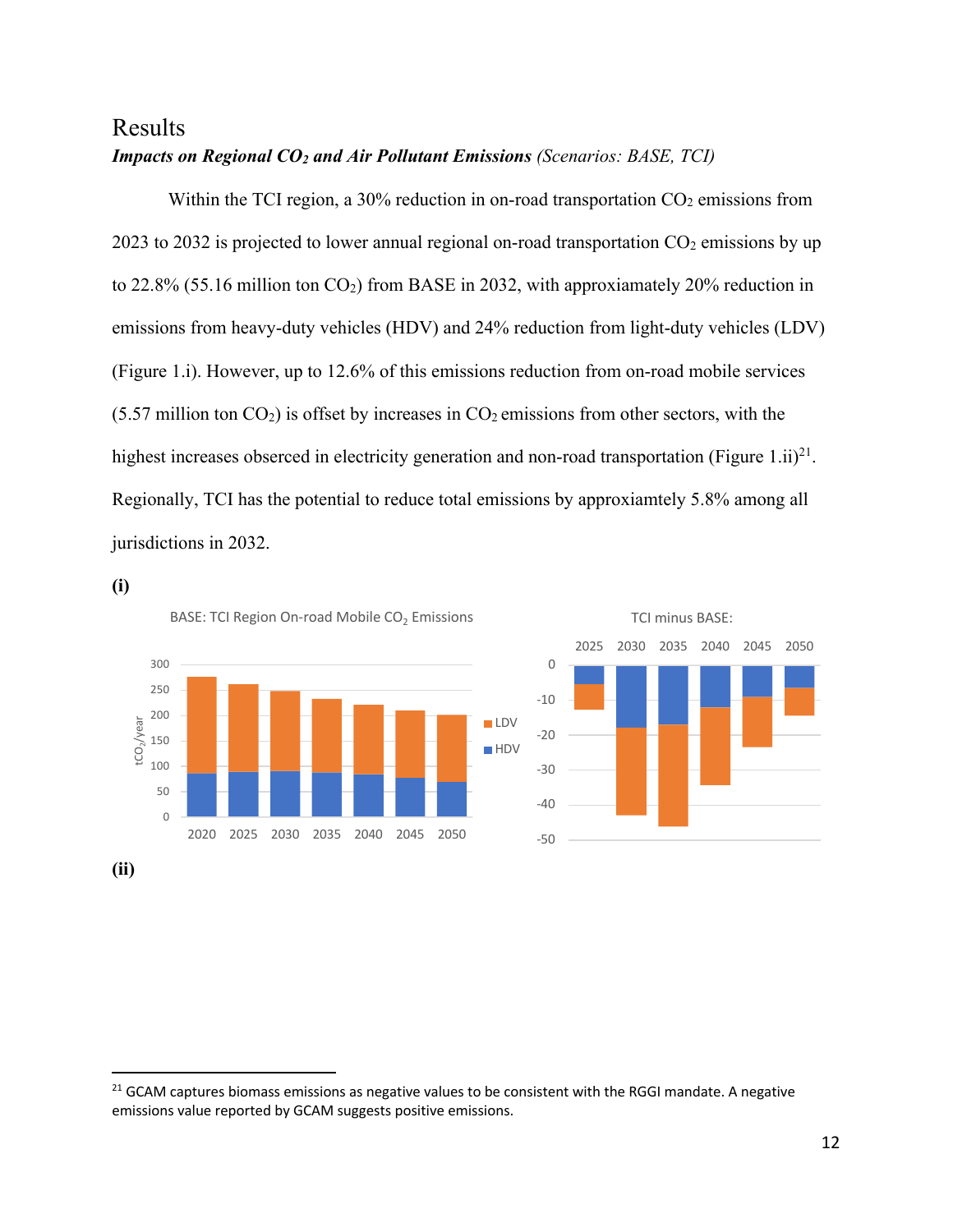

**Figure 1.** (i) Summary of TCI's impact on regional on-road transportation CO<sub>2</sub> emissions by service type; (ii) Summary of TCI's regional impact on sectoral  $CO<sub>2</sub>$  emissions; percentage changes calls out net emissions change in 2032

Results show that TCI not only reduces  $CO_2$  emissions, but would also lower  $NO<sub>x</sub>$ emission in participating jurisdictions, creating co-benefits from improved in air quality. TCI reduces regional total  $NO<sub>x</sub>$  emissions by approximately 8.2% in 2032, and state-wide emissions reduction ranges from 5% to 13% (Table 2). Pennsylvania (PA), as the only non-RGGI state in TCI, has the greatest emissions among TCI jurisdictions (Figure 2). However, while  $NO<sub>x</sub>$ reductions occur in all TCI states, Pennsylvania experiences the least benefit from a percentage standpoint. PA has relatively more pollution coming from non-road transportation services and electricity generation than other states. Similar analysis on TCI's impact on regional emissions of particulate matter (PM2.5) and sulfur dioxide  $(SO<sub>2</sub>)$  suggest that TCI has small impacts on theses pollutants, with a 0.5% reduction in PM2.5 emissions and 1.3% reduction in  $SO_2$  emissions.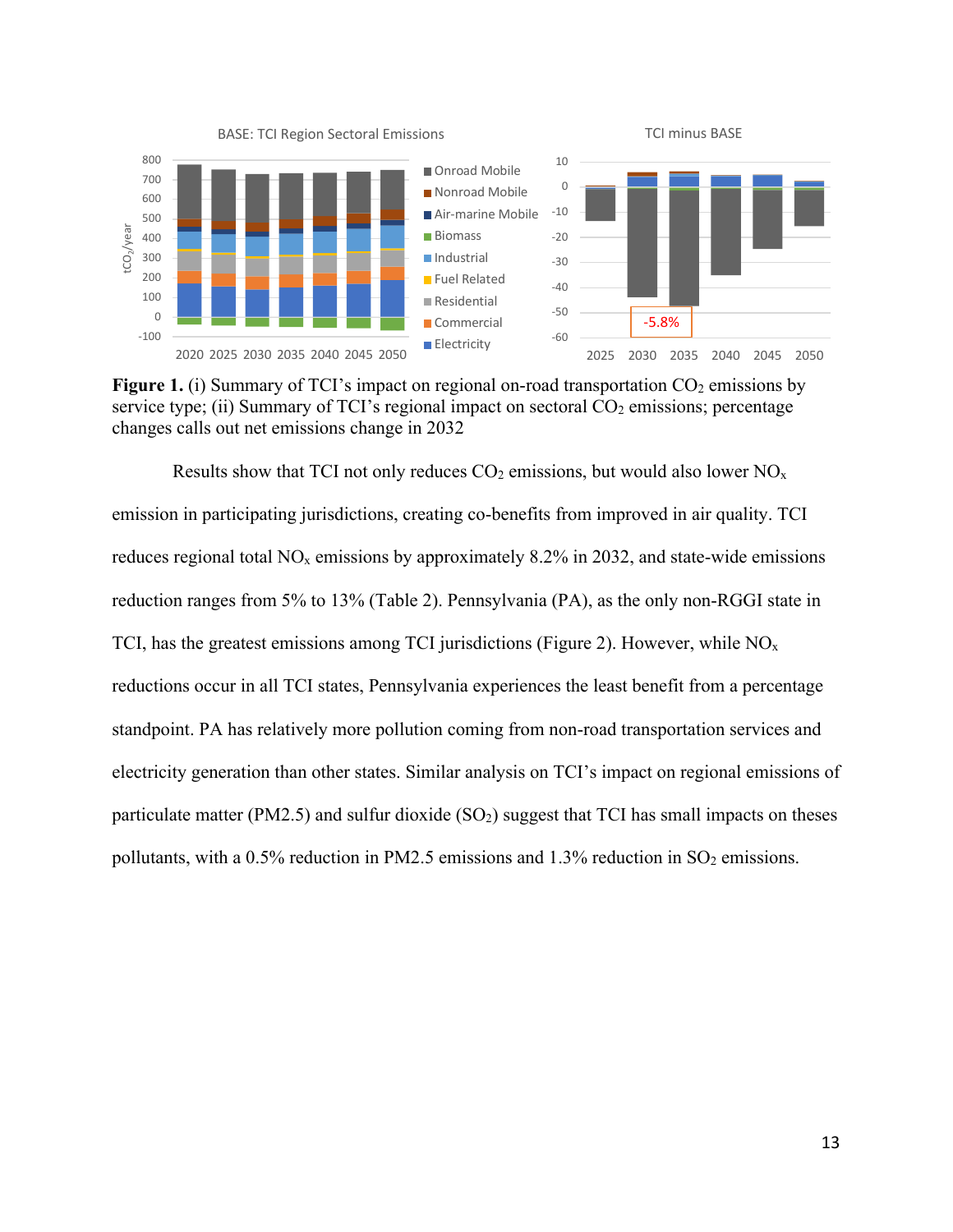

**Figure 2.** Baseline TCI Region  $NO<sub>x</sub>$  emissions by state.

Table 3. TCI impacts on state NO<sub>x</sub> emissions in TCI Region

#### *Impacts on Regional Transportation Output and Fuel Mix*

 $CO<sub>2</sub>$  emission reductions from on-road transportation could be the result of a combination of market responses to TCI. The first change in the market structure is an increase in the share of electric vehicle (EV) on-road travel demand in both heavy- and light-duty services. By 2032, TCI increases EV share of HDV on-road transportation demand from 18% in BASE to 38%, and share of LDV demand from 34% to 54%.

However, while EV penetration grow between 2023 and 2032, total regional on-road travel demand declines, with an approxiamtely 15% reduction in HDV travel and 1.4% reduction in LDV services in 2032 (Figure 2.i, 2.ii). The relatively large decline in HDV on-road travel suggests that HDV EV technologies are still sufficnelty more costly than conventional trucks. The model responds to the higher cost of HDV travel by shifting a fraction of this freight services to other modes.

However, results show that the decrease in on-road HDV travel (23,000 million ton-km) is more than compensated by an increase in non-road diesel-fueled services (52,000 million ton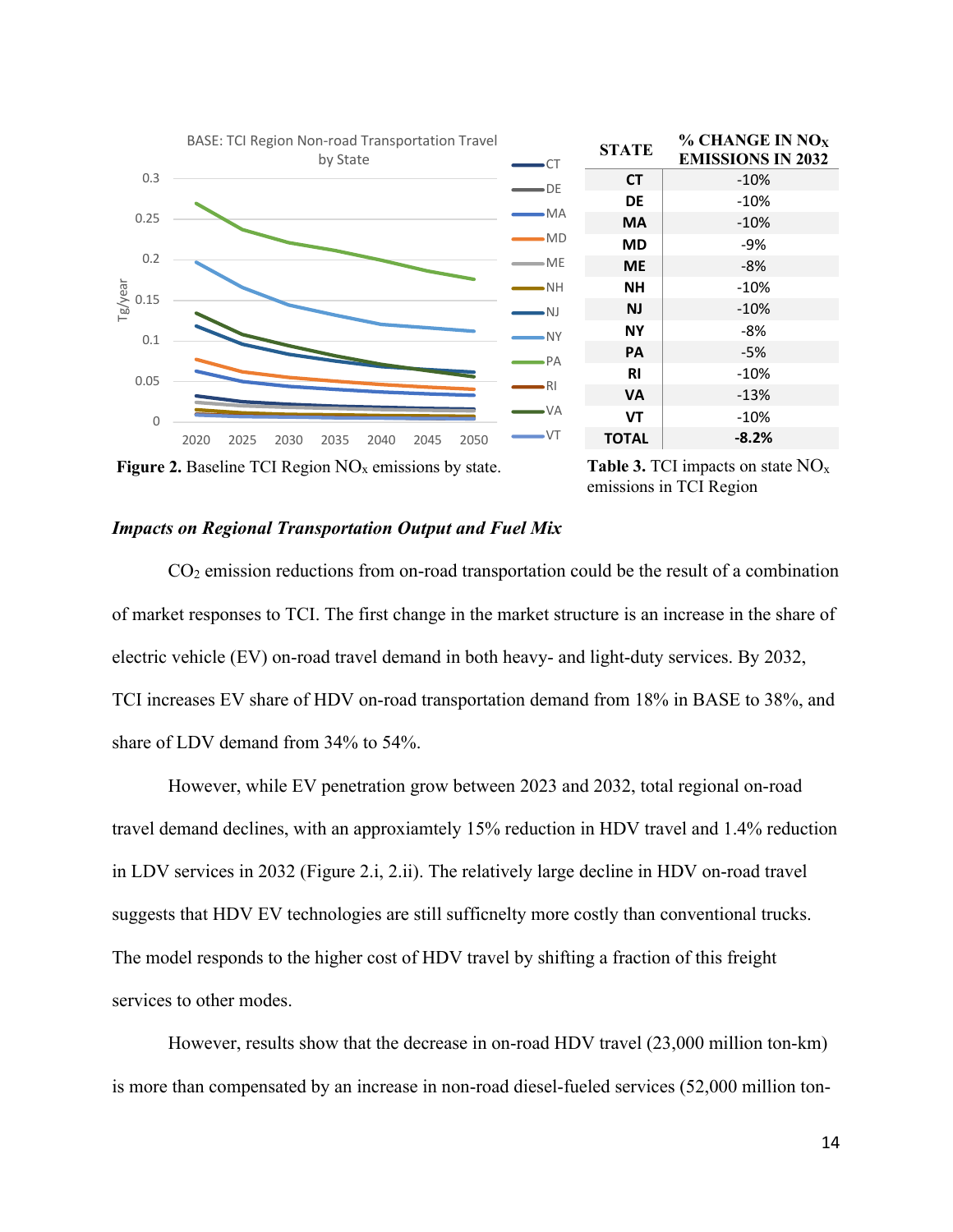km). Moreover, the increase in non-road heavy-duty services, such as rail, is over twice as large as the reduction that occur from HDV travel (Figure 2.iii). As a result, TCI causes an increase in non-road tranportaion  $CO<sub>2</sub>$  emissions, which partially offset the emissions reductions from onroad mobile services achieved by TCI (Figure 1.ii).







**(ii)**

**(iii)**







**TCI**: TCI Region **HDV** Travel by Tech



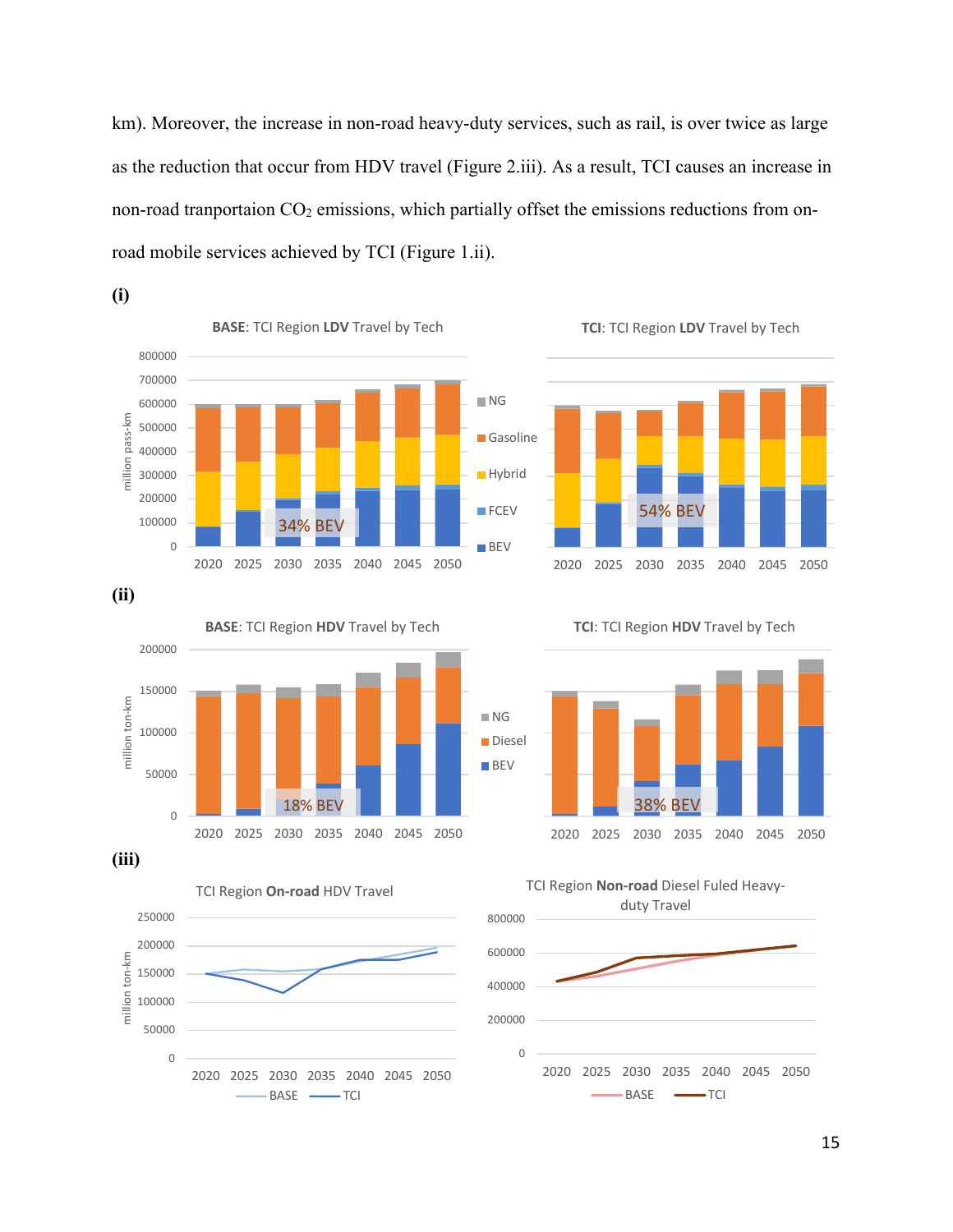

Figure 3. (i) TCI impacts on on-road LDV travel demand by technology; (ii) TCI impacts on on-road HDV travel demand by technology; (iii) TCI impacts on heavy-and light-duty transportation demand; (iii) TCI impacts on heavy-duty travel across service type; (iv) TCI impacts on transportation cost

The electrification of on-road transportation services raises travel costs for both HDV and LDV travel, with a more significant impact on HDV with an 7.9% price increase, compared to a 3.1% increase for LDV (Figure 2.iv). The higher increase in HDV travel cost comfirms that HDV EV technologies are yet to be sufficiently affordable and explaines the demand shift from on-road to non-road freight services that was shown above. Whereas, the relatively small changes in LDV travel cost suggest that LDV EV technologies are sufficiently affordable and accessible that they could nearly fully absorb the travel demand that shifted away from gasolinefueled transportation services.

#### *Effects on Regional Electricity Consumption and Generation*

As expected, the electrification of the transportation sector raises regional demand for electricity, causing a slight increase of 2.6% in total electricity generation in TCI region. While the impact on total electricity production is small, a large portion of the added electricity demand is supplied using NG, at approximately 38% in 2032, which grows to 47% in 2050. The rest of the electricity supply comes from a combination of wind, solar, nuclear, and biomass energy (Figure 4.i).

**(iv)**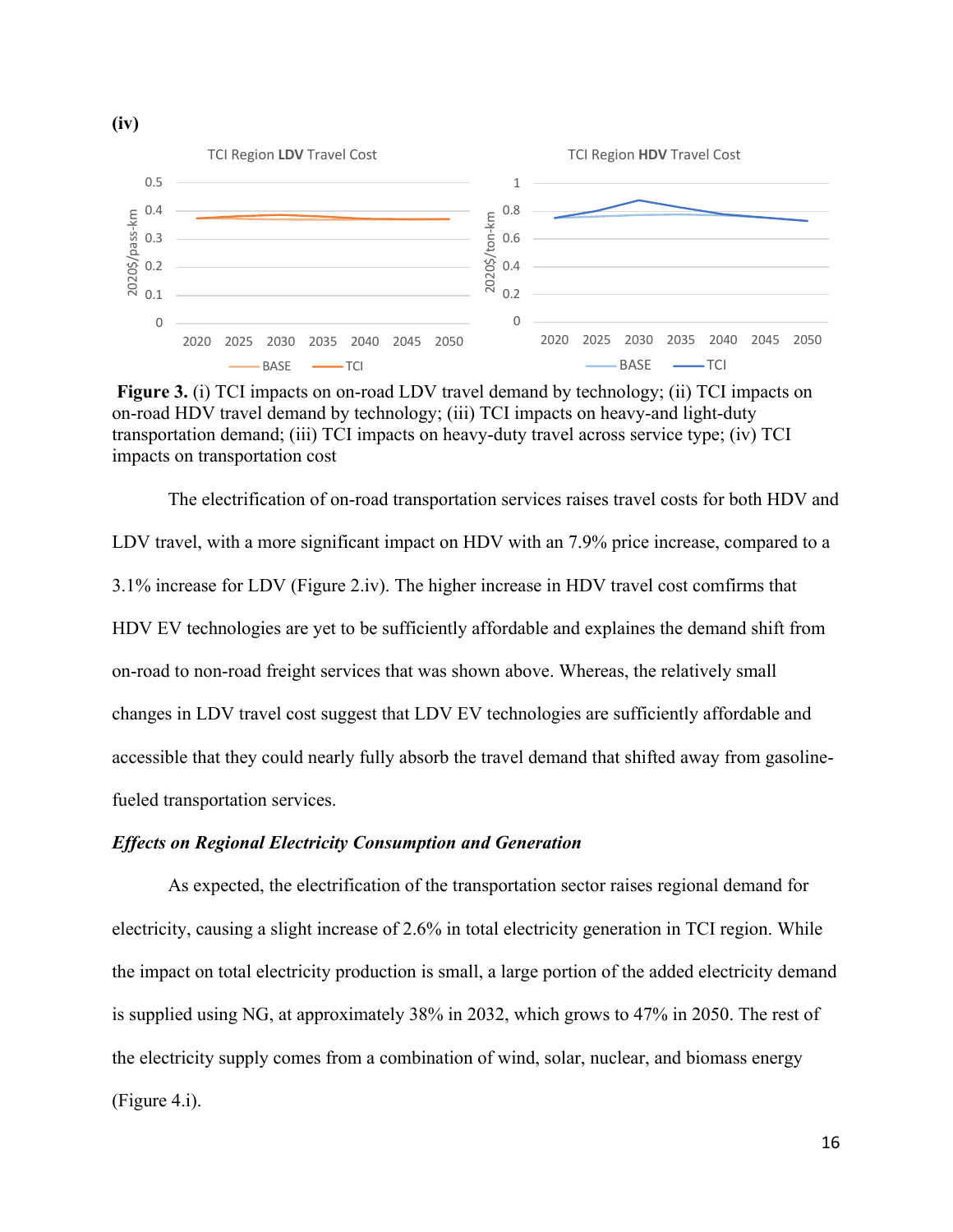

**(i)** 

0 0.02 0.04 0.06 0.08 0.1 0.12 2025 2030 2035 2040 2045 2050

TCI minus BASE

0% 5% 10% 15% 20% 25% 30% 35% 40% 45% 50% 2020 2025 2030 2035 2040 2045 2050  $\overline{\text{CT}}$ DC DE MA ME NH NJ RI VA  $\rightarrow$ VT

BASE: TCI Region Electircity % Generation by State

**STATE % CHANGE IN 2032 CT** 2.8% **DC** 3.3% **DE** 2.5% **MA** 3.0% **MD** 2.7% **ME** 1.4% **NH** 2.1% **NJ** 2.3% **NY** 2.3% **PA** 4.3% **RI** 2.6%  $VA$   $-2.3\%$ **VT** 1.8%

**Figure 4.** (i) TCI impact on regional electricity demand by fuel mix; (ii) TCI impacts on regional electricity generation by state.

All TCI jurisdictions except Virginia experience a slight increase in electricity generation. In contrast, VA generation drops by 2.3%. PA, the only TCI member state that does not face RGGI constraints on  $CO<sub>2</sub>$  emissions from electricity generation, has the highest  $CO<sub>2</sub>$ emissions from electricity generation in BASE. Furthermore, PA also experiences the largest percent increase in its state-wide production, with an 4.3% (0.045 EJ) increase in 2032 (Table 4).

**TOTAL** +2.6%



MD

**Table 4.** TCI impact on electricity generation charge by state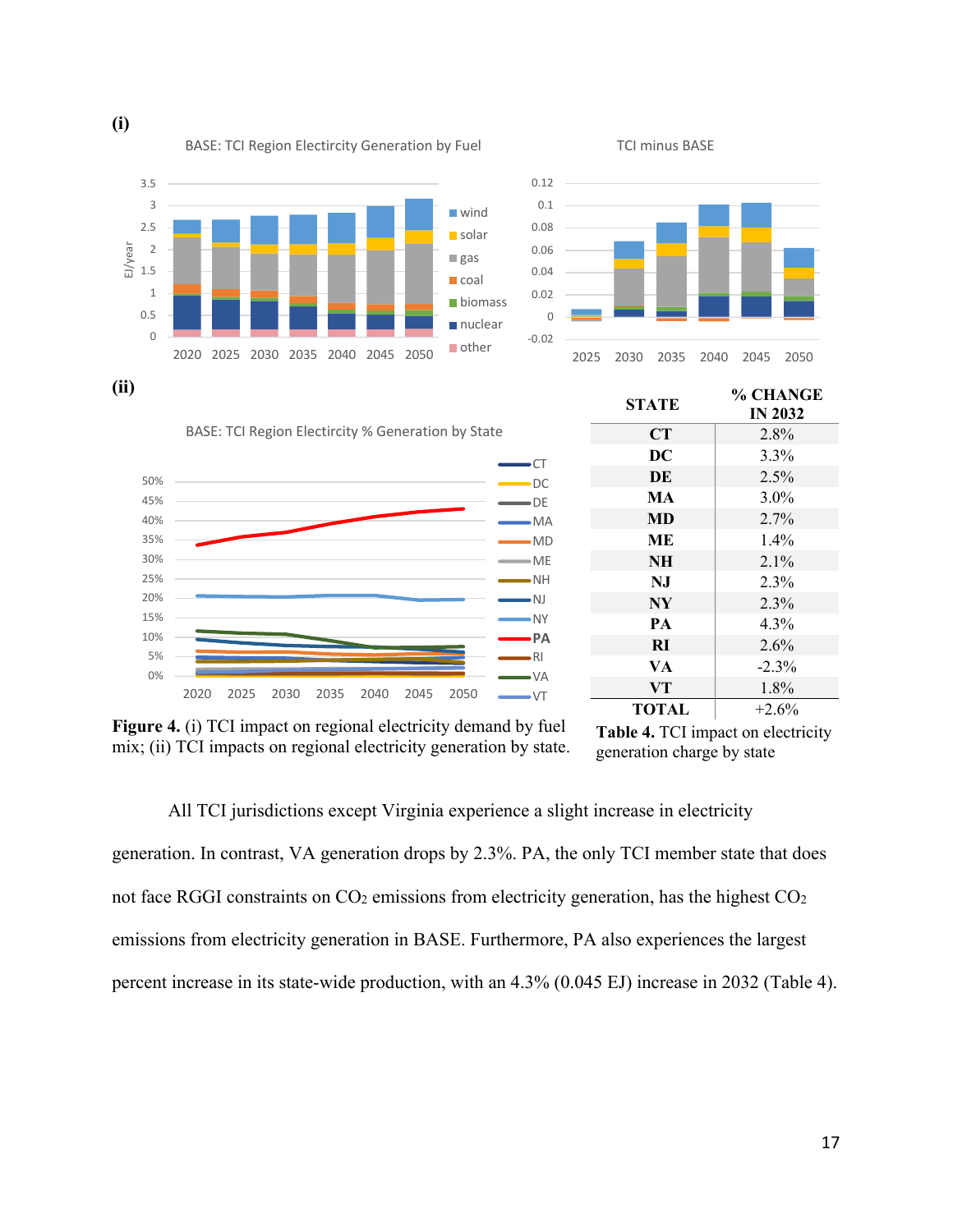#### *TCI Impacts on CO2 and Regional Electricity Prices*

Recall that all but two TCI jurisdictions are also the members of RGGI, under which  $CO<sub>2</sub>$ emissions from electricity generation are capped and requires purchase of emissions allowance to be accounted for. The increased penetration of EVs drives up regional demand for electricity, which is partially generated using carbon-intensive fossil fuels, such as coal and gas, as shown in Figure 4(i). The increase in electricity generation using fossil fuels that produce  $CO<sub>2</sub>$  emissions raises the RGGI  $CO<sub>2</sub>$  allowance price by approximately 13.2% in 2032 (Figure 5).



**Figure 5.** TCI impact on RGGI market CO<sub>2</sub> allowance price

| <b>Electricity Gird</b><br>$(2020\$ | <b>BASE Price</b><br>(cents/kwh) | <b>TCI Price</b><br>(cents/kwh) | <b>TCI</b> Impact |
|-------------------------------------|----------------------------------|---------------------------------|-------------------|
| Mid-Atlantic                        | 15.27                            | 15.64                           | $2.4\%$           |
| <b>New England</b>                  | 17.10                            | 17.51                           | $2.5\%$           |
| New York                            | 15.50                            | 15.94                           | $2.8\%$           |

 **Table 5.** Summary of TCI impact on grid electricity prices in affected grids in 2032.

The remainder of the power needs are satisfied using renewable technologies. The added production costs arose from the purchases of emissions allowances at a higher price and the higher costs associated with higher market penetration of renewable technologies. The increased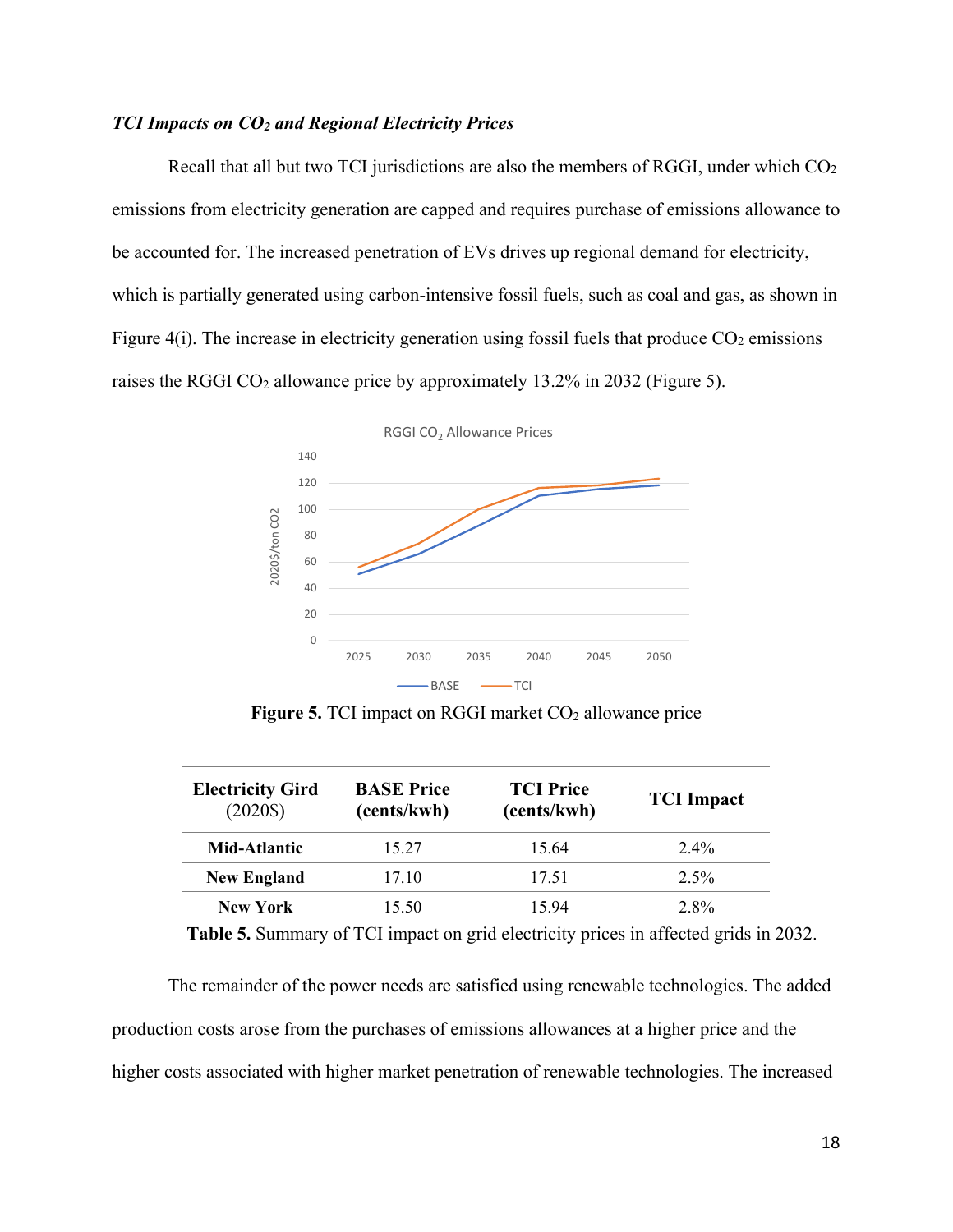$CO<sub>2</sub>$  cost associated with electricity generation is then partially passed down to consumers, in the form of higher electricity prices. Nonetheless, the results show that TCI has only a small effect on grid electricity prices in participating regions. In 2032, all three of the Mid-Atlantic, New York, and New England grids each experience less than 3% increase in electricity prices. Mid-Atlantic grid electricity price increases by approximately 2.4%, from 15.3 cents/kilowatt hour (kwh) to 15.6 cents/kwh; New England experiences an increase of about 2.5%, from 17.1 cents/kwh to 17.4 cents/kwh; New York's electricity price raises from 15.5 cents/kwh to 16 cents/kwh, reflecting a 2.8% increase (Table 5). While TCI's impacts on electricity prices are small, these costs could yet be reduced with more aggressive assumptions regarding solar and wind cost declines over time.

#### *Extended scenario impact on CO2 and Air Pollutant Emissions*

The extended (-EXT) scenarios assume that RGGI (and TCI in TCI-EXT) continue their linear emissions reduction trends until 2050. In the extended policy scenario, while RGGI continues to impose increasingly stringent caps in BASE-EXT, TCI-EXT creates additional emissions reduction from on-road transportation of an approximately 73% in 2050. Regionally, TCI lowers regional emissions by 21% in 2050 from BASE-EXT.

| <b>TCI-EXT Impacts on <math>CO2</math></b> | <b>Relative to BASE-EXT</b><br>in 2050 |
|--------------------------------------------|----------------------------------------|
| TCI Region on-road transportation $CO2$    | $-73.3\%$                              |
| TCI regional total $CO2$                   | $-20.9\%$                              |
| Sectoral $CO2$ leakage from transportation | $-9.8\%$                               |
| Electricity                                | $+16.1%$                               |
| Non-road Travel                            | $-0.4%$                                |
| Leakage to non-TCI Region                  | $0.3\%$                                |

**Table 6. TCI-EXT impact on CO<sub>2</sub> Emissions**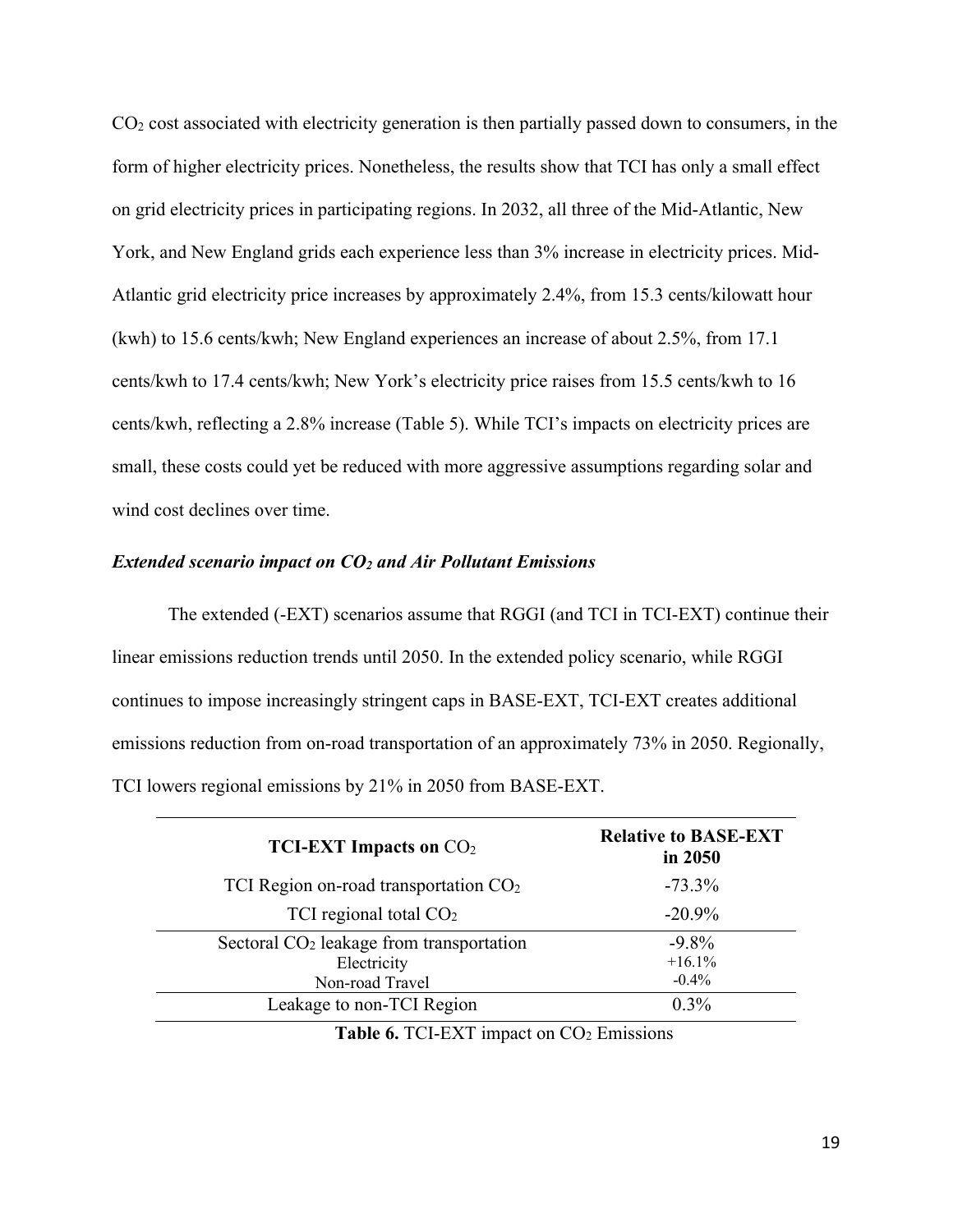Like TCI, while TCI-EXT produces emission reductions in on-road transportation, it also causes sectoral leakage to other sectors of the economy. For example,  $CO<sub>2</sub>$  emissions from electricity generation increases by about 16% in 2050. Increases in emissions from other sectors offset about 10% of the  $CO<sub>2</sub>$  reductions achieved from on-road transportation, leaving a 21% net CO2 emissions reduction in all TCI jurisdictions. In contrast to what we observed in the results of BASE and TCI, the increase in non-road mobile services is significantly dampened and reversed by 2050 under TCI-EXT. As shown in Table 3, TCI causes minimal emissions leakage to non-TCI states even when the emission reduction period is extended, and more reduction is achieved.

Previous results (Table. 2) shows that TCI produces co-benefit from simultaneously reducing air pollutant emissions, specifically  $NO<sub>x</sub>$  emissions. Table 4 shows that TCI-EXT has the potential to further reduce  $NO<sub>x</sub>$  emissions, by mostly 15% in 2050, while its effects on PM2.5 and SO2 emissions remain small with less than 2% reduction in PM2.5 and less than 1% reduction in  $SO<sub>2</sub>$ .

| <b>Air Pollutant Emissions</b> | <b>BASE</b> in 2023<br>(Tg) | <b>TCI</b> in 2032<br>$(Tg)^*$ | <b>TCI-EXT</b> in<br>2050<br>$(Tg)^*$ |
|--------------------------------|-----------------------------|--------------------------------|---------------------------------------|
| $NO_{x}$                       | 0.87                        | $0.69(-8.2\%)$                 | $0.44(-14.9\%)$                       |
| PM2.5                          | 0.13                        | $0.12(-0.5\%)$                 | $0.12(-1.4\%)$                        |
| SO <sub>2</sub>                | 0.38                        | $0.38(-1.3\%)$                 | $0.35(-0.9\%)$                        |

**Table 7.** Summary of TCI impact on regional air pollution emissions; \*percentage changes indicate changes in emissions compared to BASE and BASE-EXT

#### *Extended Policy Impact on EV Travel Share*

The additional  $CO<sub>2</sub>$  reductions from on-road transportation mainly result from the continuous increase in EV technology peneration from 2032 through 2050. By 2032, TCI raised LDV and HDV EV penetration to 54% and 38%, respectively. Nevertheless, the continuation of the annually declining emissions caps further raises the cost of gasoline and diesel-fueled on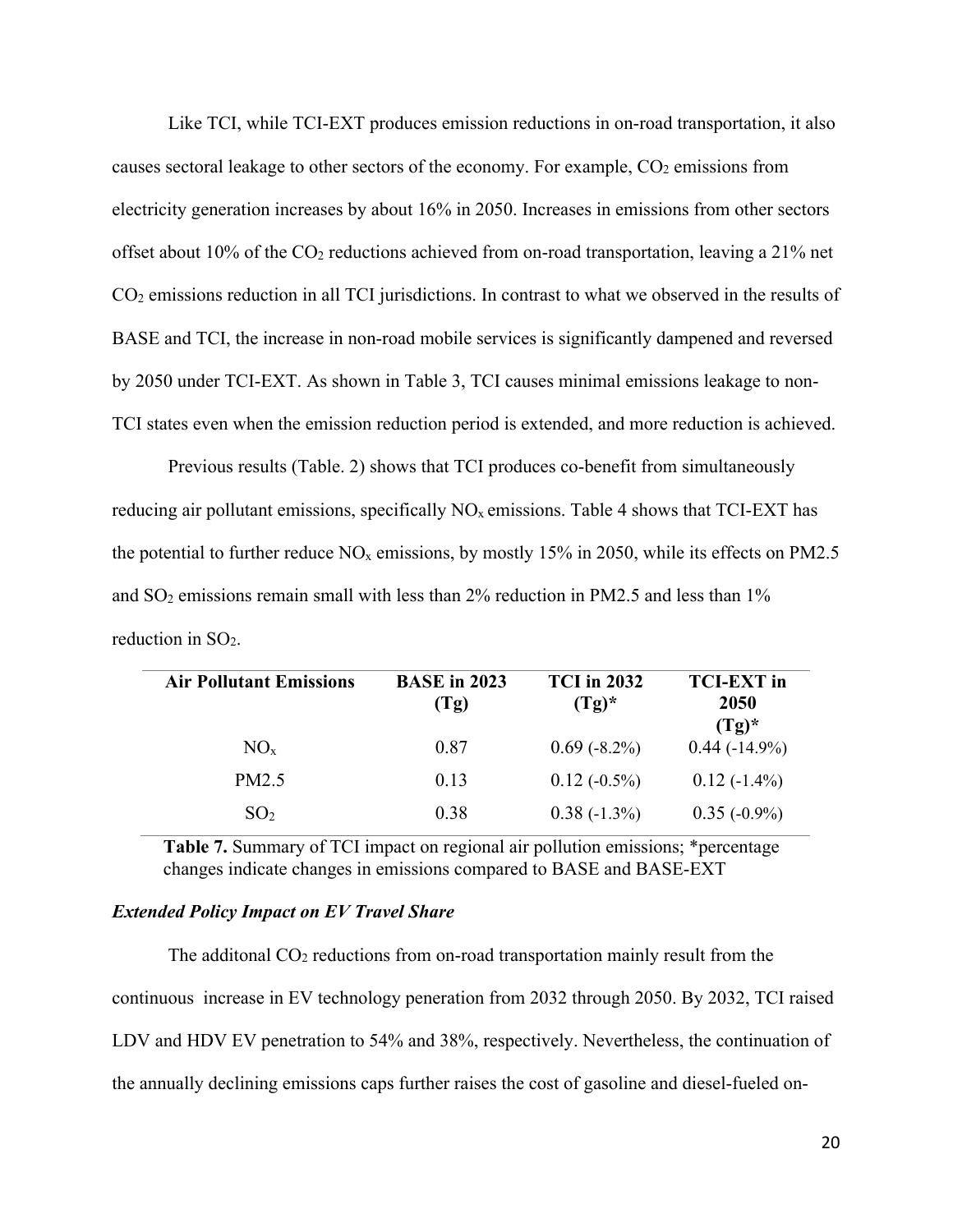road transportation. As a result, TCI-EXT further increases LDV EV travel share to 91% and induces a complete energy transition from carbon-based fuels to electricity in HDV travel (Figure 5.i, 5.ii). Due to some unforseen, complex market dynamics, LDV EV penetration declines for a short period after 2030. Further research should address this issue, starting with assessing LDV technology development trends.



**Figure 5.** (i)&(ii) Summary of TCI impact on EV share of on-road travel; (iii) Summary of TCI-EXT impacts on heavy-duty travel by service type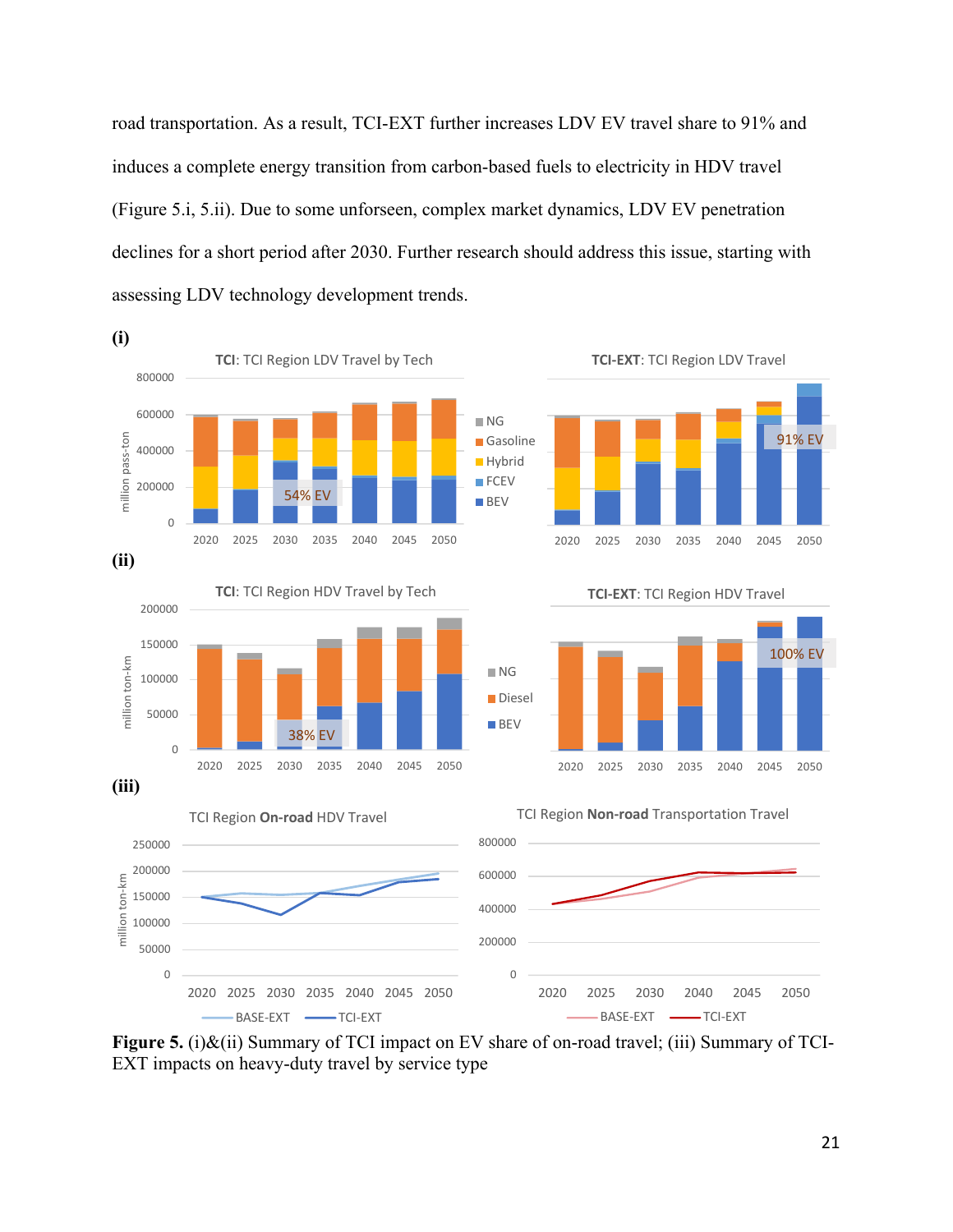While we observe earlier that TCI causes increases in non-road transportation travel in the twenty years after the program is launched, result shows that the impact on non-road mobile services is significalty dampened and even reversed between 2040 and 2050 (Figure 5.ii).

#### *Extended Policy Impacts on CO2 and Electricity Prices*

While the TCI program caused small raises in grid electricity prices from 2023 to 2032 in the Mid-Atlantic, New England, and New York grids, the extended annually declining emissions caps from both TCI and RGGI resulted in greater impacts.

| <b>Electricity Gird</b> | <b>TCI Price in 2032</b><br>(cents/kwh) | <b>TCI-EXT</b><br>Prices in 2050<br>(cents/kwh) | <b>Change from</b><br>2032 to 2050 | <b>Change from BASE-</b><br><b>EXT</b> to TCI-EXT (2050) |
|-------------------------|-----------------------------------------|-------------------------------------------------|------------------------------------|----------------------------------------------------------|
| Mid-Atlantic            | 15.6                                    | 17.8                                            | 14%                                | $0.9\%$                                                  |
| <b>New England</b>      | 17.5                                    | 25.4                                            | 45%                                | $0.4\%$                                                  |
| <b>New York</b>         | 15.9                                    | 25.4                                            | 59%                                | $1.6\%$                                                  |

**Table 8.** Summary of TCI impact on grid electricity prices in affected region

In 2032, TCI slightly increased electricity prices to a range between 15.6 cents/kwh in Mid-Atlantic grid and 17.5cents/kwh in the New England grid. While grid electricity prices significantly grow between 2032 and 2050, much of the increases are the result of the ever-morestringent RGGI caps, rather than those of TCI. In 2050, the extended TCI scenario (TCI-EXT) only causes an increase between 0.4% and 1.6% in grid electricity prices from the baseline scenario (BASE-EXT). New York experiences the largest impact with an 1.6% increase, whereas New England and Mid-Atlantic see increases of 0.4% and 0.9%, respectively (Table 8).

#### **Discussion**

#### *Uncertainties*

Results show that a thirteen-state TCI has the potential to significantly reduce regional CO2 emissions with a slight increase in power and transportation emissions and costs. However,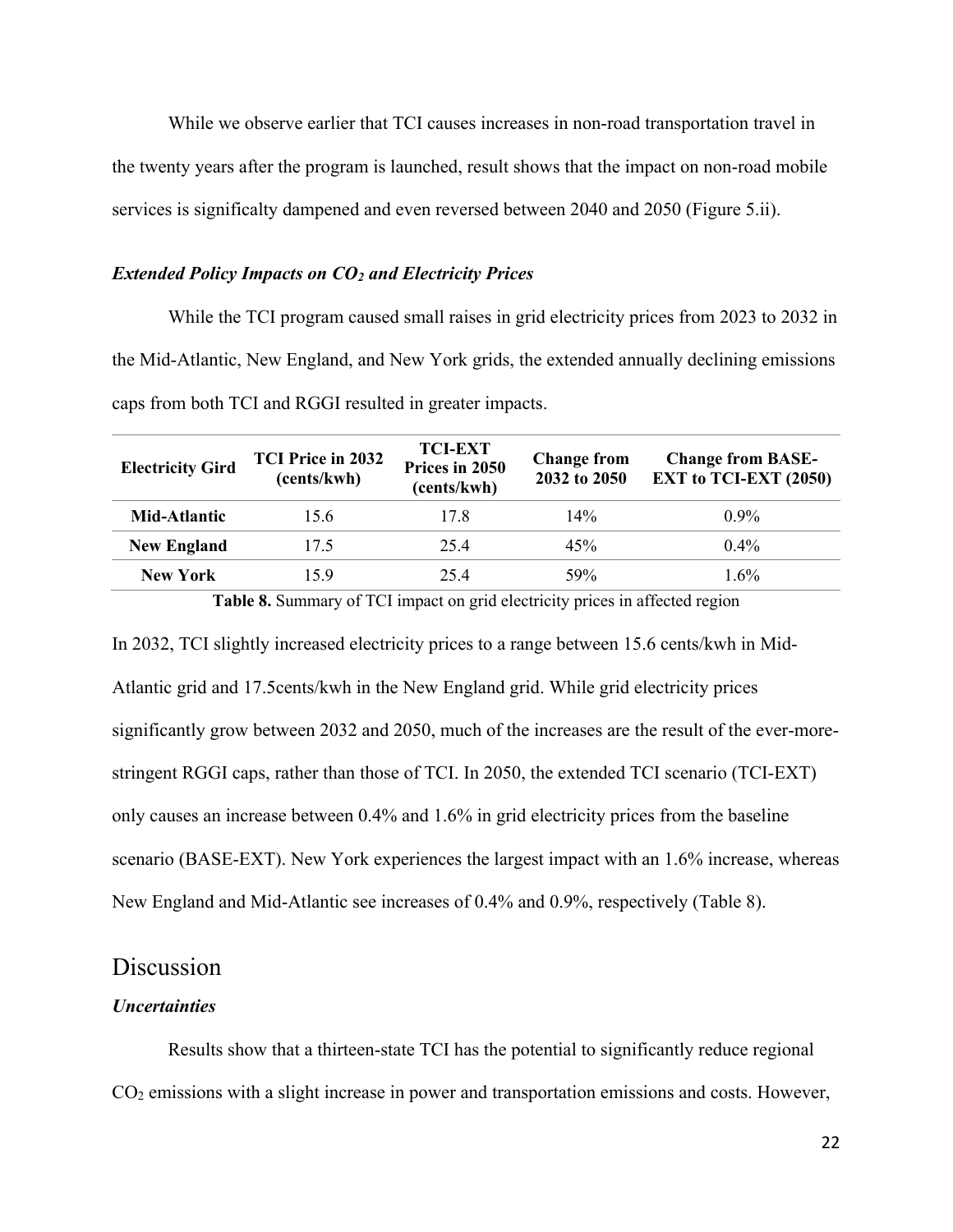since TCI is still under development, and RGGI is undergoing an expansion in member states, there are several uncertainties around both programs that have the potential to influence the TCI's efficacy and impacts.

The first uncertainty about this newly proposed policy is regarding its membership. On the one hand, there exist uncertainties on whether TCI member states will participate in the voluntary cap-and-invest program. To date, four of the TCI member-states, Connecticut, D.C., Massachusetts, and Rhode Island, have signed the Monument of Understanding (MOU) for TCI and are planning on launching a 4-state TCI program in 2023. While a smaller scale TCI program has the potential to reduce emissions within participating jurisdictions, the four jurisdictions mentioned above contribute a small portion of TCI region's total emissions. Therefore, a fewer-jurisdiction-TCI program is unlikely to have a significant impact on regional total emissions. On the other hand, TCI could experience expansion membership from neighboring states. For instance, the state of North Carolina has initiated its clean energy plan, which introduces the possibility of participating in TCI.

RGGI membership has also changed over time. New Jersey, as one of the first states to join RGGI in 2009, existed the program in 2011 and has now rejoined. Along with the expecting addition of Virginia in 2021, this indicates uncertainty in membership as well. As shown in the results in this paper, PA disproportionally experiences increase in electricity demand and the least air pollution co-benefits because it does not have a constraint on electric sector CO2 emissions like other TCI states. The state has expressed interest in joining RGGI but has yet to officially announce the plan. Similar to TCI, RGGI has the potential to expand o neighboring states, such as North Carolina, which is already in the process of energy transition away from fossil fuels.

23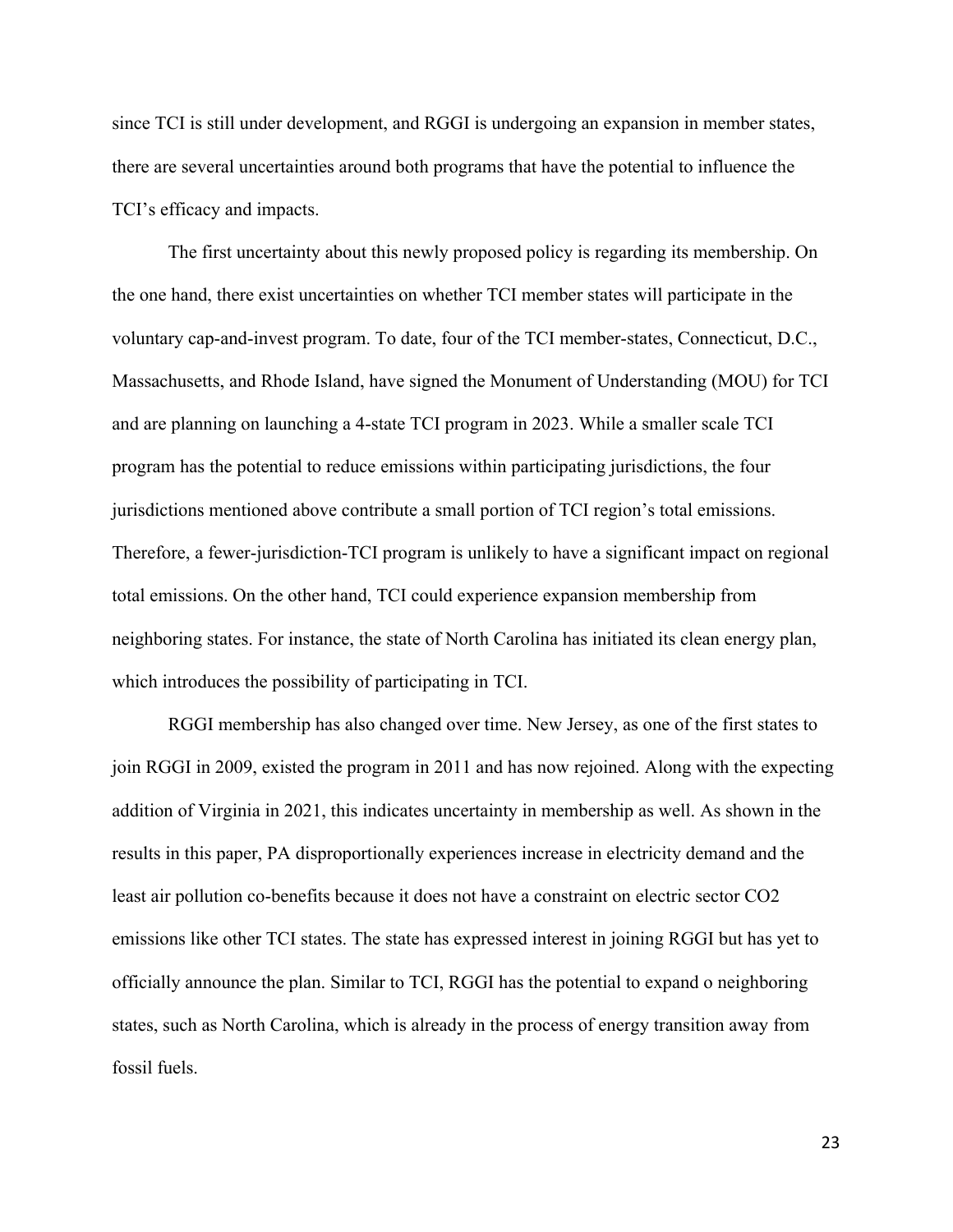Another uncertainty is the assumption about consumer bias towards EVs. Electric vehicles are relatively new but fast-growing products in the transportation sector. Given their shorter history for on-road passenger transportation, consumers often are more familiar with and preferred conventional, gasoline or diesel-fueled cars over EVs. In addition, there are also concerns regarding the charging time, availability of charging infrastructures, and range limits. GCAM captures this consumer bias by assigning a share-weight to each available technology, where a share-weight of 1 indicates consumers are no longer biased against that particular technology. Previous results assumed that, in an era where climate mitigation and GHG emissions reduction are among the world's most urgent tasks, consumer biases and other barriers for EV adoption will no longer exist after 2035. However, it is uncertain when and how this bias would disappear. To explore how the uncertainty around consumer EV bias can affect TCI's performance. I evaluated another case, where the share-weights for both HDV and LDV EV technology do not reach 1 until 2050. Results suggest that a more conservative assumption about consumer's change of attitude toward EV leads to larger sectoral and regional CO2 leakage within and outside of the TCI region (Table 1. Supplementary Information).

#### *Comparison to Georgetown Climate Center Results*

As mentioned earlier in the paper, the GCC assumed aggressive political support for climate policies that are likely to grow low-carbon technology accessibility while reduce costs in the near future. More importantly, the Georgetown study includes the investment of program revenue as part of their study using the TCI investment strategy tool. The research team reported that the  $CO_2$  allowance cost in the TCI market would be in a range between \$10-\$20/tCO<sub>2</sub>. This study reports that the CO2 cost would range from \$135/tCO2 up to \$427/tCO2, in absence of the investment component (Graph 1. Supplementary Information).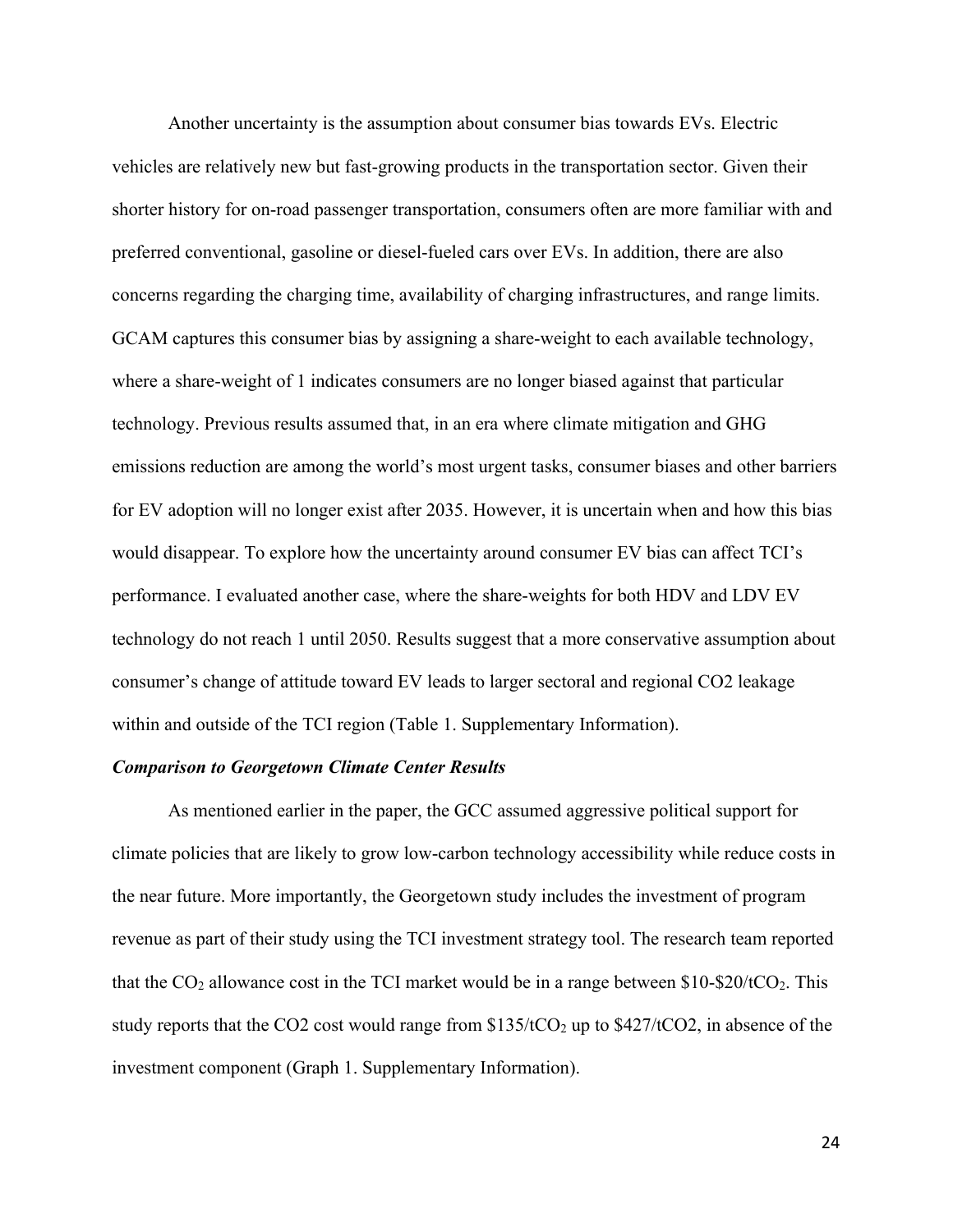### Caveat & Future research

While this study investigates the emissions reduction potential and impacts of TCI's emissions caps, it does not take into consideration the potential effects of the investments that are expected to be funded by the revenue generated from allowance auctions. These investments are another significant component of TCI's cap-and-invest program. Program revenue is expected to fund equitable and low-carbon transportation projects, such as improving and building existing and new transportation infrastructures to make public transportation more accessible, investing in low-carbon transportation technologies to lower R&D cost for producers, and subsidizing these technologies to make electric vehicles more affordable. These investments have the potential to aid the transportation sector's the energy transition from carbon-intensive fossil fuels to lowercarbon electricity by reducing the cost of compliance. Given these hypotheses, the results on transportation, electricity, and  $CO<sub>2</sub>$  costs presented in this paper are likely overestimates of what the costs would be after implementation. However, the significant increase in HDV travel cost indicates that electric heavy-duty vehicles can be a potential target for investments. In addition to addressing the peculiar market dynamics that cause the dip in LDV EV penetration after 2030, future research could potentially investigate the impacts of alternative investment portfolios that can address equity, accessibility, and affordability issues.

# Conclusion

The GCAM-USA v5.2 human-Earth integrated model is applied to conduct an analysis of the emissions reduction potential, impacts on regional markets, and co-benefits of the Transportation and Climate Initiative (TCI). The hypothesis that constraining  $CO<sub>2</sub>$  emissions from the transportation sector could interact with the RGGI market appears to be true. The results show that while TCI is effective at reducing on-road transportation emissions, it also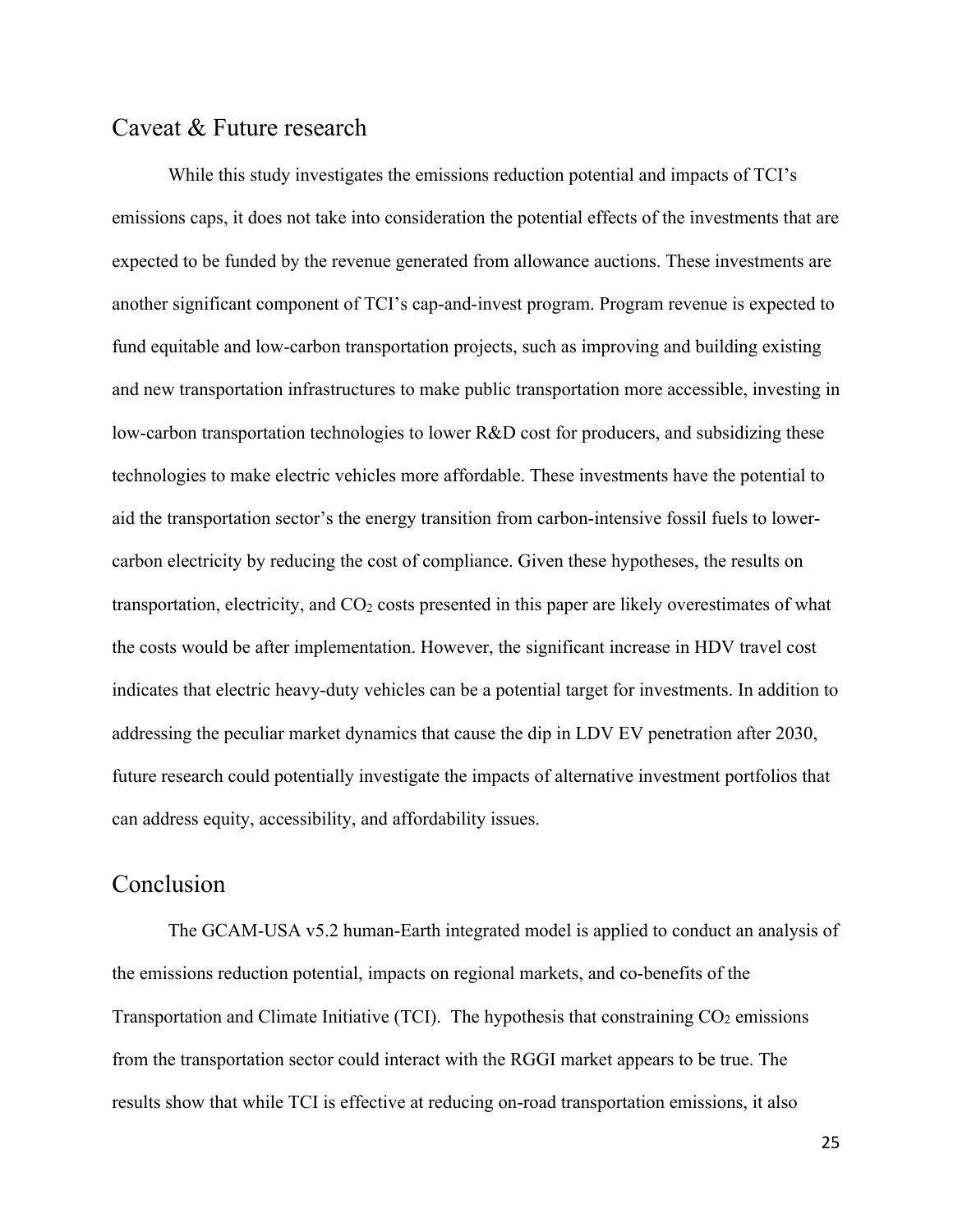causes sectoral emission leakage to electricity and non-road transportation services in the short term. The increased electricity demand drives up  $RGGI$ 's  $CO<sub>2</sub>$  allowance price, which leads to minor increases in regional electricity prices. Results from this study also confirms previous research's finding that TCI could create co-benefits through emissions reductions of air pollutants that are co-products of  $CO<sub>2</sub>$  during combustion, such  $NO<sub>x</sub>$ .

Results of the extended policy scenario shows that extending both RGGI's and TCI's emissions reduction trends to 2050 significantly improve regional  $CO<sub>2</sub>$  and  $NO<sub>x</sub>$  emissions reductions. At the same time, the extended TCI program has the potential to aid the complete energy transition from fossil fuels to electricity among on-road transportation services. The extended scenario causes increase in grid electricity prices within the TCI region, which the largest jump in New York. However, this relatively big change in price is likely the result of the extended RGGI program, given that TCI-EXT does not cause much of an impact from the baseline scenario.

While uncertainties around technological advancement, cost, and consumer bias could affect the performance of TCI, results show that, overall, TCI is an effective program at reducing regional  $CO<sub>2</sub>$  emissions and promoting the energy transition away from fossil fuels among onroad transportation services. While the program causes some sectoral emissions increases within the TCI region, it causes minimal emission leakage to non-TCI states. In addition, extending RGGI's annual reduction along with TCI's through 2050 significantly improve the programs' joint effectiveness at reducing regional  $CO<sub>2</sub>$  and  $NO<sub>x</sub>$  emissions.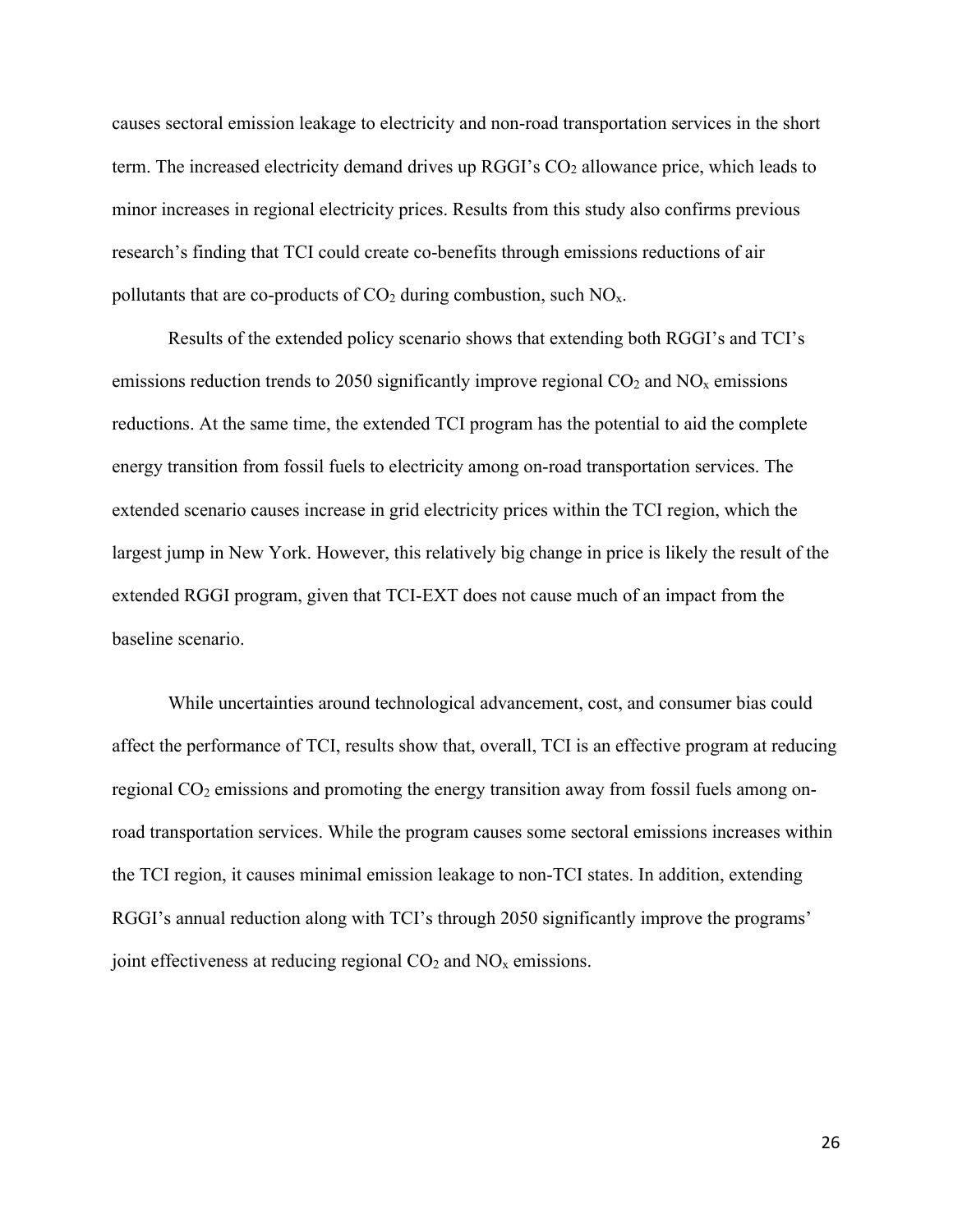# Reference

- 1. Transportation and Climate Initiative. (2020). TCI's regional policy design process. Retrieved February 22, 2021, from https://www.transportationandclimate.org/mainmenu/tcis-regional-policy-design-process-2019#MOU
- 2. Environmental Protection Agency. (2020, July 29). Fast facts on transportation greenhouse gas emissions. Retrieved February 21, 2021, from https://www.epa.gov/greenvehicles/fast-facts-transportation-greenhouse-gas-emissions
- 3. The National Energy Modeling System: An Overview 2018. U.S. Energy Information Administration. (2019). https://www.eia.gov/outlooks/aeo/nems/overview/pdf/0581(2018).pdf.
- 4. U.S. Energy Information Administration (EIA). (2020). 2017 State Energy-related Carbon Dioxide Emissions by Sector - State carbon dioxide emissions data. Retrieved February 21, 2021, from https://www.eia.gov/environment/emissions/state/
- 5. Framework for a Draft Regional Policy Proposal. TCI's Regional Policy Design Process | Transportation and Climate Initiative. (2019). https://www.transportationandclimate.org/main-menu/tcis-regional-policy-designprocess-2019#Framework .
- 6. Estimating the Regional Environmental, Health, and Economic Benefit and Costs of the Transportation and Climate Initiative Program. (2020). https://www.transportationandclimate.org/sites/default/files/TCI-P\_modelingsummary 12-21-2020.pdf.
- 7. Modeling Methods and Results from TCI Regional Policy Design Process. Transportation and Climate Initiative. (2020). https://www.transportationandclimate.org/modeling-methods-and-results .
- 8. See #6
- 9. Edenhofer, et al (2010). The economics of Low Stabilization: Model comparison of mitigation strategies and costs. The Energy Journal, 31(01). doi:10.5547/issn0195-6574 ej-vol31-nosi-2
- 10. See #6
- 11. TRECH project Research update on health benefits of TCI policy scenarios. (2021, February 08). Retrieved February 22, 2021, from https://www.hsph.harvard.edu/cchange/news/trechstudy/
- 12. Growing Opposition to Transportation Climate Initiative (TCI) from Environmental & Social Justice Groups in New Jersey and Nationally. Insider NJ. (2020, December 8). https://www.insidernj.com/press-release/growing-opposition-transportation-climateinitiative-tci-environmental-social-justice-groups-new-jersey-nationally/.
- 13. Calvin et al (2019). GCAM v5.1: Representing the linkages between energy, water, land, climate, and economic systems. Geoscientific Model Development, 12(2), 677-698. doi:10.5194/gmd-2018-214-rc2